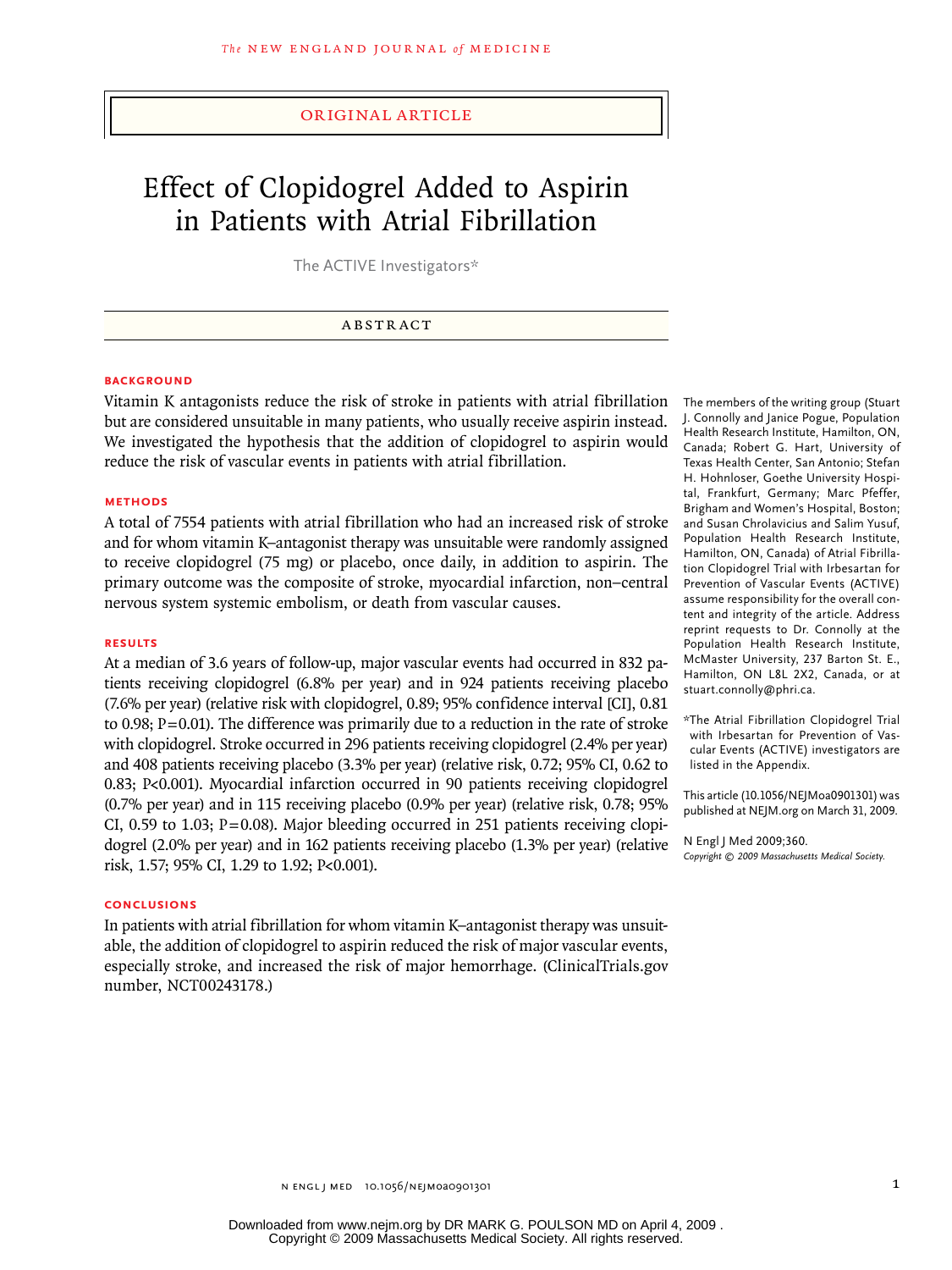TRIAL FIBRILLATION IS A COMMON CAR-<br>diac arrhythmia that increases the risk of<br>stroke by a factor of five.<sup>1</sup> Adjusted-dose<br>vitamin K antagonists and antiplatelet agents rediac arrhythmia that increases the risk of stroke by a factor of five.<sup>1</sup> Adjusted-dose vitamin K antagonists and antiplatelet agents reduce the risk of stroke by 64% and 22%, respectively.2 As compared with aspirin, vitamin K antagonists reduce the risk of stroke by 38% but more than double the risk of intracranial hemorrhage and increase the risk of major extracranial hemorrhage by 70%. They do not reduce mortality from any cause or from vascular causes.2,3 On the basis of these data, vitamin K antagonists are recommended for patients at higher risk for stroke, and aspirin for patients at lower risk.<sup>4,5</sup>

Vitamin K antagonists have a narrow window for a therapeutic benefit and require regular monitoring of the international normalized ratio (INR).6 Several surveys in North America and Europe indicate that only about 50% of patients with atrial fibrillation who are at increased risk for stroke receive vitamin K antagonists.7-10 Patients may not be treated with a vitamin K antagonist for any number of reasons, including concern about interactions with other drugs, the increased risk of hemorrhage, inadequate compliance with INR monitoring, and a desire by the patient to avoid vitamin K–antagonist therapy. Most of these patients are treated with aspirin.

The benefit of combining clopidogrel with aspirin has been proven in patients with acute coronary syndromes.11 The Atrial Fibrillation Clopidogrel Trial with Irbesartan for Prevention of Vascular Events (ACTIVE) was initiated to evaluate the role of clopidogrel plus aspirin for the prevention of stroke and other vascular events in patients with atrial fibrillation. ACTIVE W, which has previously been reported,<sup>12</sup> compared clopidogrel plus aspirin with a vitamin K antagonist. ACTIVE A, reported here, compared clopidogrel plus aspirin with aspirin alone in patients with atrial fibrillation who were at increased risk for stroke and for whom therapy with a vitamin K antagonist was considered unsuitable.

#### Methods

## **Trial Design**

The design of ACTIVE A has been described previously.13 The study was a randomized, doubleblind, multicenter trial performed at 580 centers in 33 countries. The sponsors, Sanofi-Aventis and Bristol-Myers Squibb, assisted in protocol development and on-site monitoring but had no role in data collection or analysis or in the writing of the manuscript. A steering committee consisting of national coordinators, the principal investigators, and representatives of the sponsors supervised the trial. The study was coordinated by the Population Health Research Institute at McMaster University, which also managed and analyzed the data. The trial protocol was approved by ethics committees at all participating centers. The academic authors vouch for the accuracy and completeness of the data and the analyses.

## **Study Participants**

Patients were eligible for ACTIVE (either ACTIVE A or ACTIVE W) if they had atrial fibrillation at enrollment or had had at least two episodes of intermittent atrial fibrillation in the previous 6 months. In addition, patients were required to have at least one of the following risk factors for stroke: an age of 75 years or more; systemic hypertension during treatment; previous stroke, transient ischemic attack, or non–central nervous system systemic embolism; a left ventricular ejection fraction of less than 45%; peripheral vascular disease; or an age of 55 to 74 years and diabetes mellitus or coronary artery disease. Patients were excluded if they required a vitamin K antagonist or clopidogrel or had any of the following risk factors for hemorrhage: documented peptic ulcer disease within the previous 6 months; a history of intracerebral hemorrhage; significant thrombocytopenia (platelet count  $\langle 50 \times 10^9$  per liter); or ongoing alcohol abuse. All patients provided written informed consent before participating in the study.

## **Treatment Assignment and Follow-up**

Patients who were considered to be candidates for vitamin K–antagonist therapy were enrolled in ACTIVE W, and those for whom such therapy was considered to be unsuitable were enrolled in ACTIVE A. Patients in both ACTIVE W and ACTIVE A could also be enrolled in ACTIVE I, involving factorial randomization to either irbesartan or placebo. The ACTIVE I trial is ongoing.

By means of an interactive telephone system, patients in ACTIVE A were randomly assigned in equal numbers, in blocks of varying sizes, to receive clopidogrel at a dose of 75 mg or matching placebo once daily, in a double-blind fashion. All patients also received aspirin (recommended dose, 75 to 100 mg per day). The protocol specified that patients undergoing cardioversion at any point during the trial were to be treated with an open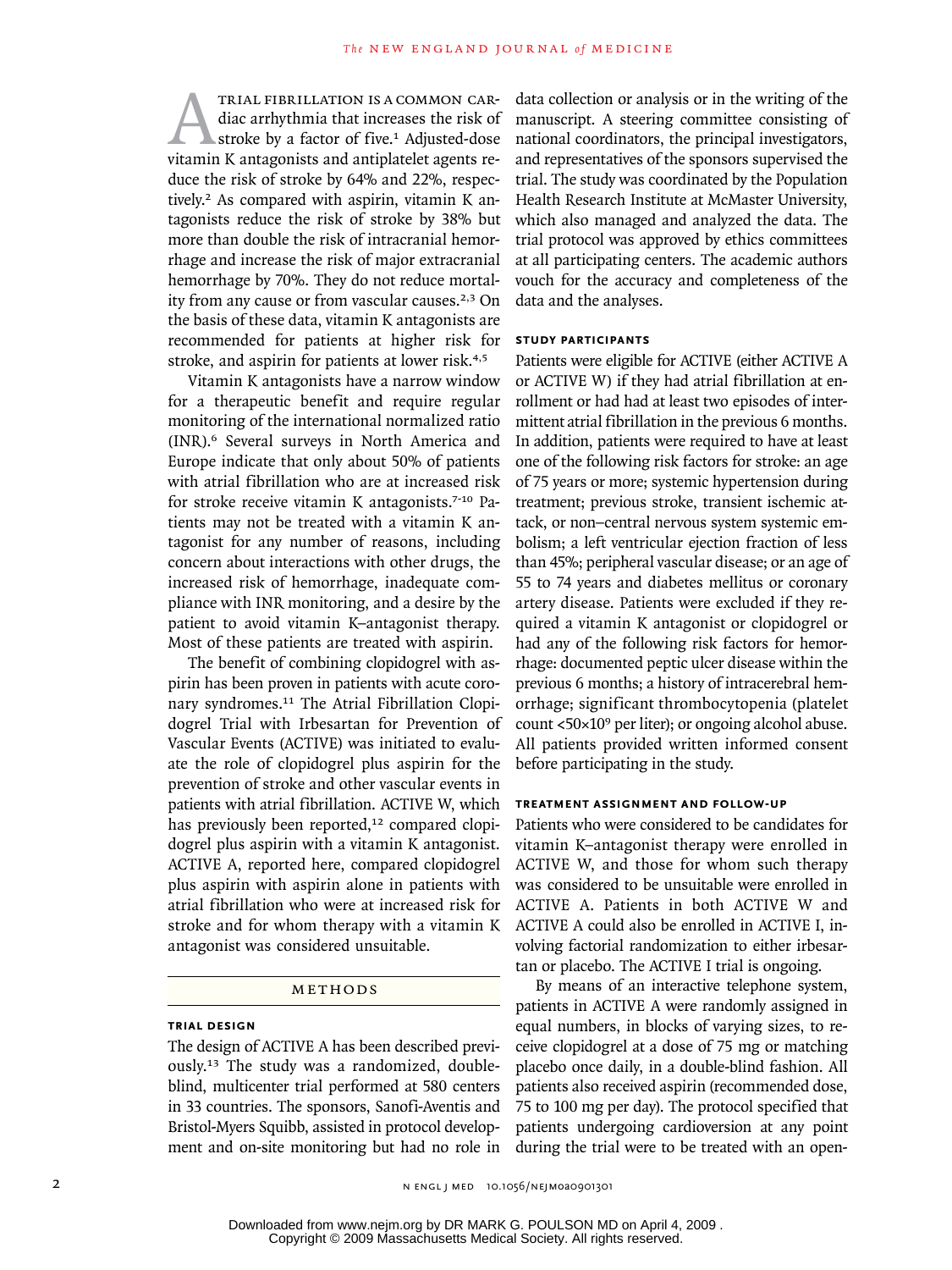label vitamin K antagonist for 4 weeks before and after cardioversion and were then to resume the assigned study treatment.

Follow-up visits for the assessment of compliance and outcome events were scheduled at 1 month and 3 months, every 3 months thereafter for the first year, and then every 6 months until the end of the trial. Follow-up for all surviving patients was continued until the final visit in November 2008.

## **Trial Outcomes**

The primary study outcome was any major vascular event (stroke, non–central nervous system systemic embolism, myocardial infarction, or death from vascular causes). The most important secondary outcome was stroke. Other secondary outcomes were the other individual components of the primary outcome (non–central nervous system systemic embolism, myocardial infarction, and death from vascular causes) and the composite of the primary outcome and major hemorrhage.

Stroke was defined as the sudden onset of a focal neurologic deficit lasting more than 24 hours and classified as ischemic (including hemorrhagic transformation), hemorrhagic, or of uncertain type. The severity of stroke was assessed with the use of the modified Rankin scale (on which scores range from 0 to 6, with 0 indicating no symptoms and 6 indicating death) at the time of hospital discharge or within 7 days after the onset of stroke. The risk of stroke was assessed post hoc by means of the CHADS<sub>2</sub> score, which reflects the risk of stroke in patients with atrial fibrillation, with values ranging from 0 to 6 and higher scores indicating an increased risk. Myocardial infarction was diagnosed according to standard guidelines.<sup>14</sup> Death from vascular causes was defined as any death not clearly due to a nonvascular cause. Major hemorrhage was defined as any overt bleeding requiring transfusion of at least two units of blood or any overt bleeding meeting the criteria for severe hemorrhage, which included any of the following: fatal hemorrhage, a drop in the hemoglobin level of 5.0 g per deciliter or more, hypotension requiring inotropic agents, intraocular bleeding leading to substantial loss of vision, requirement for surgical intervention, symptomatic intracranial hemorrhage, or requirement for transfusion of four units or more of blood. Minor bleeding was defined as any nonmajor bleeding associated with modification of the study-drug regimen. All major outcomes were adjudicated by an event-adjudication committee, and all strokes by a neurologist; the committee members and the neurologists were unaware of the treatment assignments.

## **Statistical Analysis**

The hypothesis being tested in ACTIVE A was that the use of clopidogrel plus aspirin would reduce the risk of the primary outcome, as compared with the use of aspirin alone. On the basis of an expected annual primary-event rate of 8% among patients treated with aspirin alone, we estimated that enrollment of 7500 patients during a period of 2 years would provide a statistical power of 88% to detect a relative reduction of 15% in the risk of major vascular events with the addition of clopidogrel to aspirin. The study was designed to accrue at least 1600 primary events.

An independent data and safety monitoring board periodically reviewed the efficacy and safety data. Stopping rules were based on modified Haybittle–Peto boundaries of 4 SD in the first half of the study and 3 SD in the second half for efficacy data and 3 SD in the first half of the study and 2 SD in the second half for safety data. Two formal interim analyses of efficacy were performed when 50% and 75% of the expected number of primary events had accrued; no correction of the reported P value for these interim tests was performed.

All analyses were based on the intention-totreat principle. Data for patients lost to followup were censored at the time of the last date of contact. Kaplan–Meier curves were plotted for each of the two treatment groups and were compared by means of a log-rank test. Cox proportional-hazards models stratified by treatment assignment in ACTIVE I were used to calculate relative risks (hazard ratios) and 95% confidence intervals. A test of interaction between the treatment groups of ACTIVE A and those of ACTIVE I was performed by the data and safety monitoring board, which reported no significant interaction for the primary outcome or for major bleeding. Additional Cox models were used to evaluate interactions between treatment assignment and other subgroups of interest.

#### **RESULTS**

A total of 7554 patients were enrolled in ACTIVE A between June 2003 and May 2006 and were randomly assigned to receive clopidogrel (3772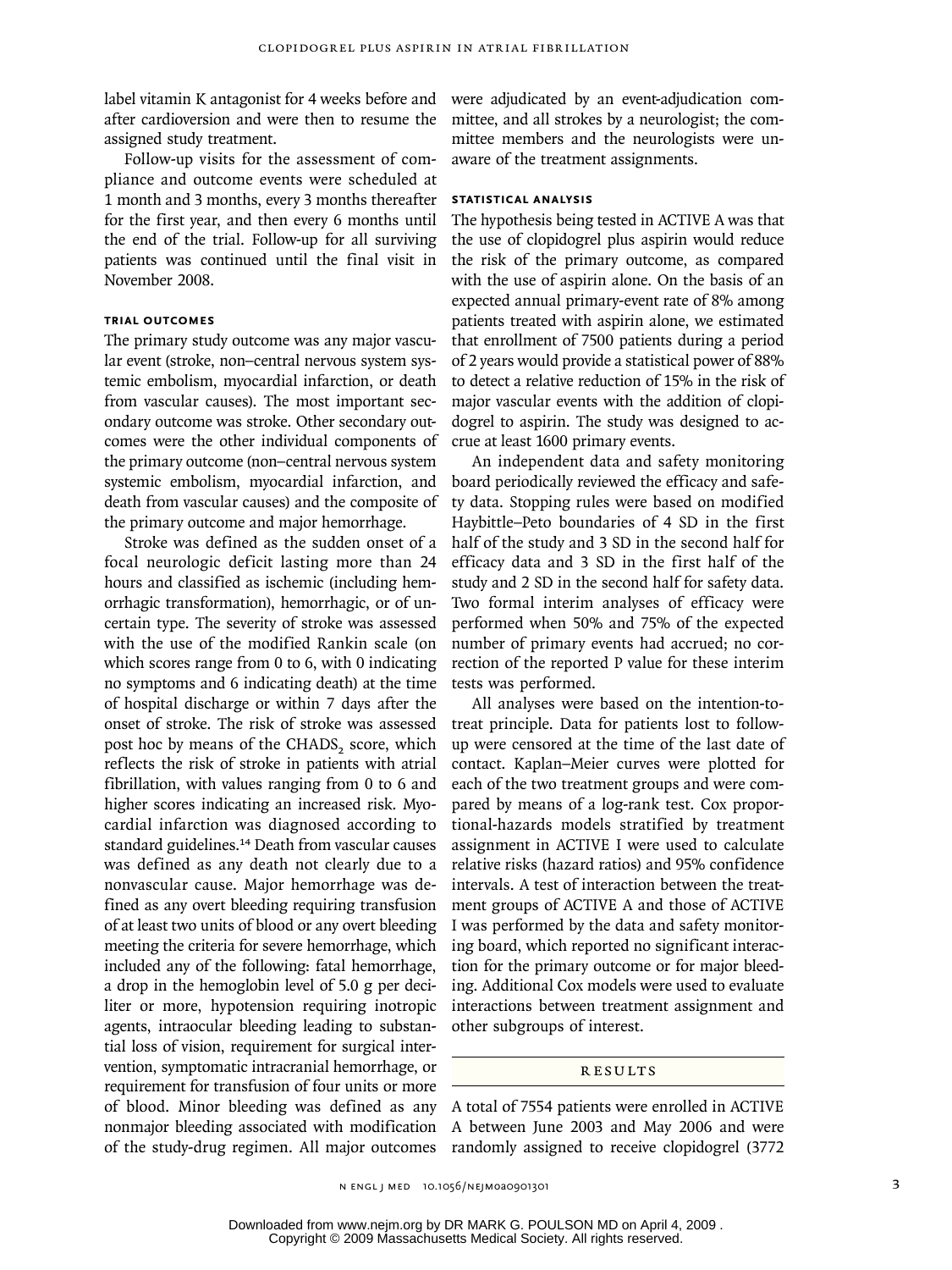| Table 1. Baseline Characteristics of the Study Patients, According to Treatment Group.* |                                          |                         |  |  |
|-----------------------------------------------------------------------------------------|------------------------------------------|-------------------------|--|--|
| Characteristic                                                                          | Clopidogrel plus Aspirin<br>$(N = 3772)$ | Aspirin<br>$(N = 3782)$ |  |  |
| $Age - yr$                                                                              | $70.9 \pm 10.2$                          | $71.1 \pm 10.2$         |  |  |
| Blood pressure - mm Hg                                                                  |                                          |                         |  |  |
| Systolic                                                                                | $136.3 \pm 19.0$                         | $136.2 \pm 19.1$        |  |  |
| <b>Diastolic</b>                                                                        | $80.9 \pm 11.7$                          | $80.9 \pm 11.6$         |  |  |
| Heart rate - beats/min                                                                  | $75.2 \pm 14.5$                          | $74.8 \pm 14.4$         |  |  |
| Body-mass index <sup>+</sup>                                                            | $28.2 \pm 4.9$                           | $28.2 + 4.9$            |  |  |
| CHADS <sub>2</sub> <sup>+</sup>                                                         |                                          |                         |  |  |
| Mean score                                                                              | $2.0 + 1.1$                              | $2.0 \pm 1.1$           |  |  |
| Score - $no.$ (%)                                                                       |                                          |                         |  |  |
| O                                                                                       | 105(2.8)                                 | 101(2.7)                |  |  |
| $\mathbf{1}$                                                                            | 1360(36.1)                               | 1338 (35.4)             |  |  |
| 2                                                                                       | 1263(33.5)                               | 1315 (34.8)             |  |  |
| 3                                                                                       | 622 (16.5)                               | 623 (16.5)              |  |  |
| 4                                                                                       | 301(8.0)                                 | 279 (7.4)               |  |  |
| 5                                                                                       | 103(2.7)                                 | 103(2.7)                |  |  |
| 6                                                                                       | 14(0.4)                                  | 22(0.6)                 |  |  |
| Male sex - no. (%)                                                                      | 2212(58.6)                               | 2185 (57.8)             |  |  |
| History of atrial fibrillation, type - no. (%)                                          |                                          |                         |  |  |
| Permanent                                                                               | 2408 (64.0)                              | 2406 (63.7)             |  |  |
| Paroxysmal                                                                              | 844 (22.4)                               | 824 (21.8)              |  |  |
| Persistent                                                                              | 509 (13.5)                               | 546 (14.5)              |  |  |
| Atrial fibrillation, duration - no. (%)                                                 |                                          |                         |  |  |
| $< 6 \text{ mo}$                                                                        | 958 (25.4)                               | 951(25.2)               |  |  |
| 6 mo to 2 yr                                                                            | 784 (20.8)                               | 839 (22.2)              |  |  |
| $>2$ yr                                                                                 | 2027 (53.8)                              | 1990 (52.6)             |  |  |
| History of hypertension - no. (%)                                                       | 3217 (85.3)                              | 3210 (84.9)             |  |  |
| History of stroke or TIA - no. (%)                                                      | 499 (13.2)                               | 493 (13.0)              |  |  |
| History of ischemic heart disease - no. (%)                                             |                                          |                         |  |  |
| Myocardial infarction                                                                   | 525 (13.9)                               | 553 (14.6)              |  |  |
| CABG                                                                                    | 195 (5.2)                                | 212(5.6)                |  |  |
| <b>CAD</b>                                                                              | 267(7.1)                                 | 316(8.4)                |  |  |
| Diabetes mellitus - no. (%)                                                             | 734 (19.5)                               | 728 (19.2)              |  |  |
| Peripheral artery disease - no. (%)                                                     | 105(2.8)                                 | 114(3.0)                |  |  |
| Congestive heart failure - no. (%)                                                      | 1240 (32.9)                              | 1256 (33.2)             |  |  |
| Cardiac pacemaker - no. (%)                                                             | 473 (12.5)                               | 465 (12.3)              |  |  |
| ECG findings at baseline - no. (%)                                                      |                                          |                         |  |  |
| Atrial fibrillation                                                                     | 2813 (74.6)                              | 2777 (73.4)             |  |  |
| Atrial flutter                                                                          | 28(0.7)                                  | 31(0.8)                 |  |  |
| Sinus rhythm                                                                            | 763 (20.2)                               | 809(21.4)               |  |  |
| Left ventricular hypertrophy                                                            | 602 (16.0)                               | 628 (16.6)              |  |  |

4 **A** N ENGL J MED 10.1056/NEJMOA0901301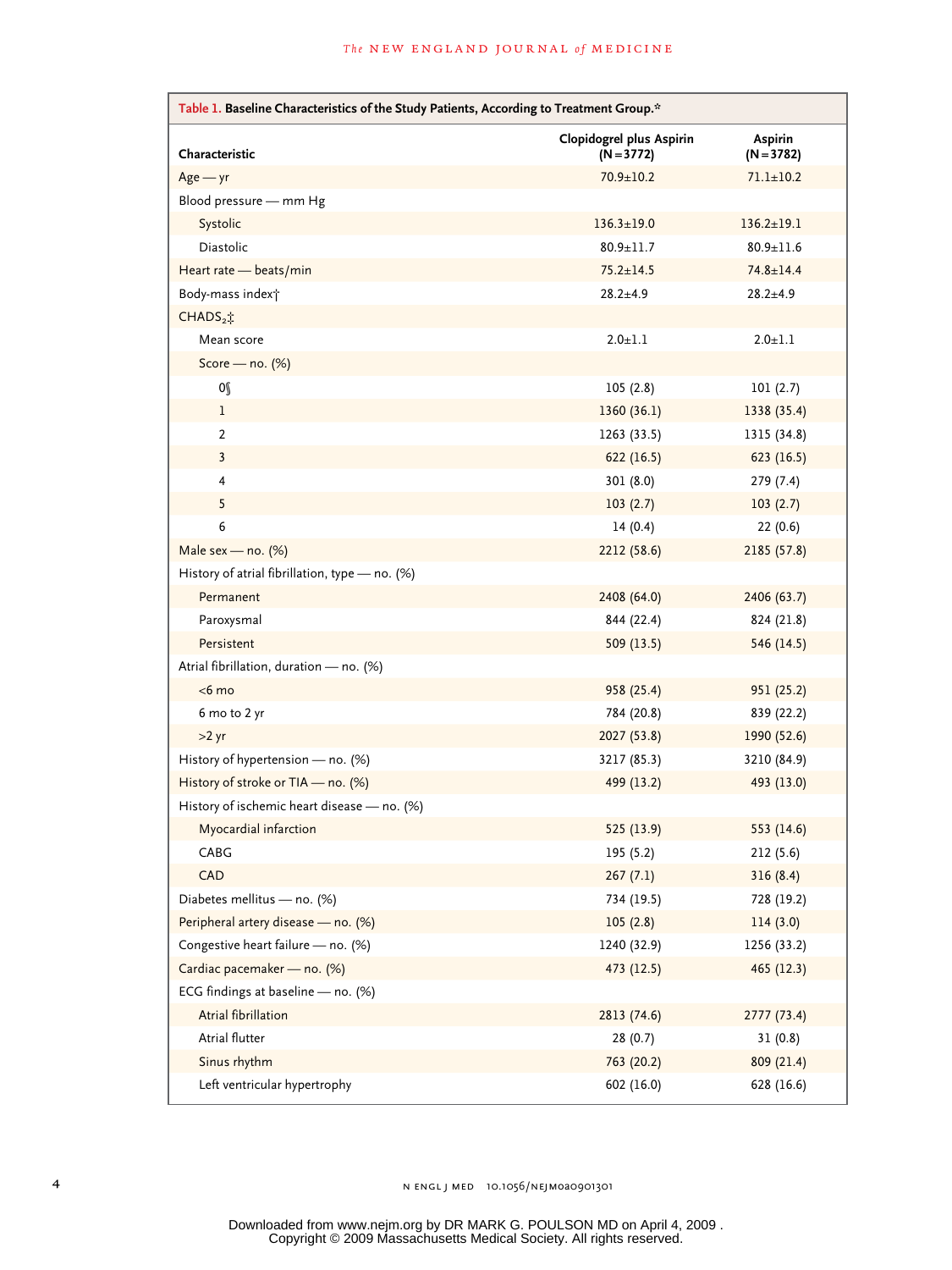| Table 1. (Continued.)                             |                                          |                         |  |  |
|---------------------------------------------------|------------------------------------------|-------------------------|--|--|
| Characteristic                                    | Clopidogrel plus Aspirin<br>$(N = 3772)$ | Aspirin<br>$(N = 3782)$ |  |  |
| Medication use at baseline $-$ no. (%)            |                                          |                         |  |  |
| <b>VKA</b>                                        | 314(8.3)                                 | 331 (8.8)               |  |  |
| Aspirin                                           | 3131 (83.0)                              | 3115 (82.4)             |  |  |
| Clopidogrel                                       | 72 (1.9)                                 | 78 (2.1)                |  |  |
| Antiarrhythmic agent                              | 847 (22.5)                               | 890 (23.5)              |  |  |
| Reason for enrollment in ACTIVE A - no. (%)       |                                          |                         |  |  |
| Specific risk of bleeding                         | 870 (23.5)                               | 861 (23.0)              |  |  |
| Physician's judgment that VKA inappropriate       | 1871 (50.4)                              | 1886 (50.4)             |  |  |
| Patient's preference not to take VKA, only reason | 969 (26.1)                               | 995 (26.6)              |  |  |
| Region — no. $(\%)$                               |                                          |                         |  |  |
| <b>North America</b>                              | 375 (9.9)                                | 363(9.6)                |  |  |
| Western Europe and Israel                         | 1150 (30.5)                              | 1181 (31.2)             |  |  |
| Eastern Europe                                    | 1235(32.7)                               | 1238 (32.7)             |  |  |
| South America                                     | 786 (20.8)                               | 776 (20.5)              |  |  |
| Asia-Pacific                                      | 164(4.3)                                 | 158(4.2)                |  |  |
| South Africa                                      | 62(1.6)                                  | 66 (1.7)                |  |  |

\* Plus–minus values are means ±SD. There were no significant differences in characteristics between the two groups except for angiographic evidence of coronary artery disease (CAD) (P=0.04). Data were missing for 4 patients in the clopidogrel group and 1 patient in the placebo group for the CHADS<sub>2</sub> score; 11 and 6 patients, respectively, for type of atrial fibrillation; 3 and 2 patients, respectively, for duration of atrial fibrillation; and 62 and 40 patients, respectively, for reason for enrollment in ACTIVE A. CABG denotes coronary-artery bypass grafting, ECG electrocardiography, TIA transient ischemic attack, and VKA vitamin K antagonist.

† The body-mass index is the weight in kilograms divided by the square of the height in meters.

‡ The CHADS2 score is an algorithm for predicting the risk of stroke in patients with atrial fibrillation. The score assigns points for various risk factors, as follows: congestive heart failure, 1 point; hypertension, 1 point; age greater than 75 years, 1 point; diabetes, 1 point; and previous stroke or transient ischemic attack, 2 points. The score is calculated by summing all the points for a given patient.

 $§$  Patients with a CHADS<sub>2</sub> score of 0 who met the inclusion criteria of ACTIVE had peripheral vascular disease or were exactly 75 years of age or were between 55 and 74 years of age and had coronary artery disease.

¶Specific risks of bleeding included an inability to comply with monitoring of the international normalized ratio (27.5%), a predisposition to falls or head trauma (9.8%), persistent elevation of blood pressure to more than 160/100 (3.2%), previous serious bleeding while the patient was receiving anticoagulant therapy (5.8%), a history of severe alcohol abuse in the previous 2 years (1.1%), documented peptic ulcer disease between 6 months and 1 year before enrollment (0.7%), thrombocytopenia (platelet count, <150×10<sup>9</sup> per liter) (2.2%), and a requirement for long-term therapy with nonsteroidal antiinflammatory drugs (other than a cyclooxygenase-2 inhibitor) (1.6%).

aspirin; all patients received at least one dose of pirin, and 8.5% were taking a vitamin K antagothe assigned study medication (clopidogrel or pla-nist. Reasons given for enrollment in ACTIVE A cebo). Forty-three patients (<1%) were lost to were a specific risk of bleeding (for 22.9% of pafollow-up, which ended in November 2008. The tients), no such risk but a physician's judgment median duration of follow-up for both groups was 3.6 years.

## **Study Population**

Table 1 lists the baseline characteristics of the patients. The mean age was 71 years; 58.2% of the patients were men. Atrial fibrillation was permanent in 63.7%, persistent in 14.0%, and paroxysmal in 22.1%. The mean CHADS, score was 2.0.

patients) or placebo (3782 patients) in addition to At baseline, 82.7% of patients were receiving asthat a vitamin K antagonist was inappropriate for the patient (49.7%), and the patient's preference not to take a vitamin K antagonist as the sole reason (26.0%) (Table 1).

# **Adherence to the Treatment Regimens**

Rates of discontinuation of the study medication were 16.3% and 15.2% for clopidogrel and placebo, respectively, at 1 year, increasing to 39.4% and

n engl j med 10.1056/nejmoa0901301 5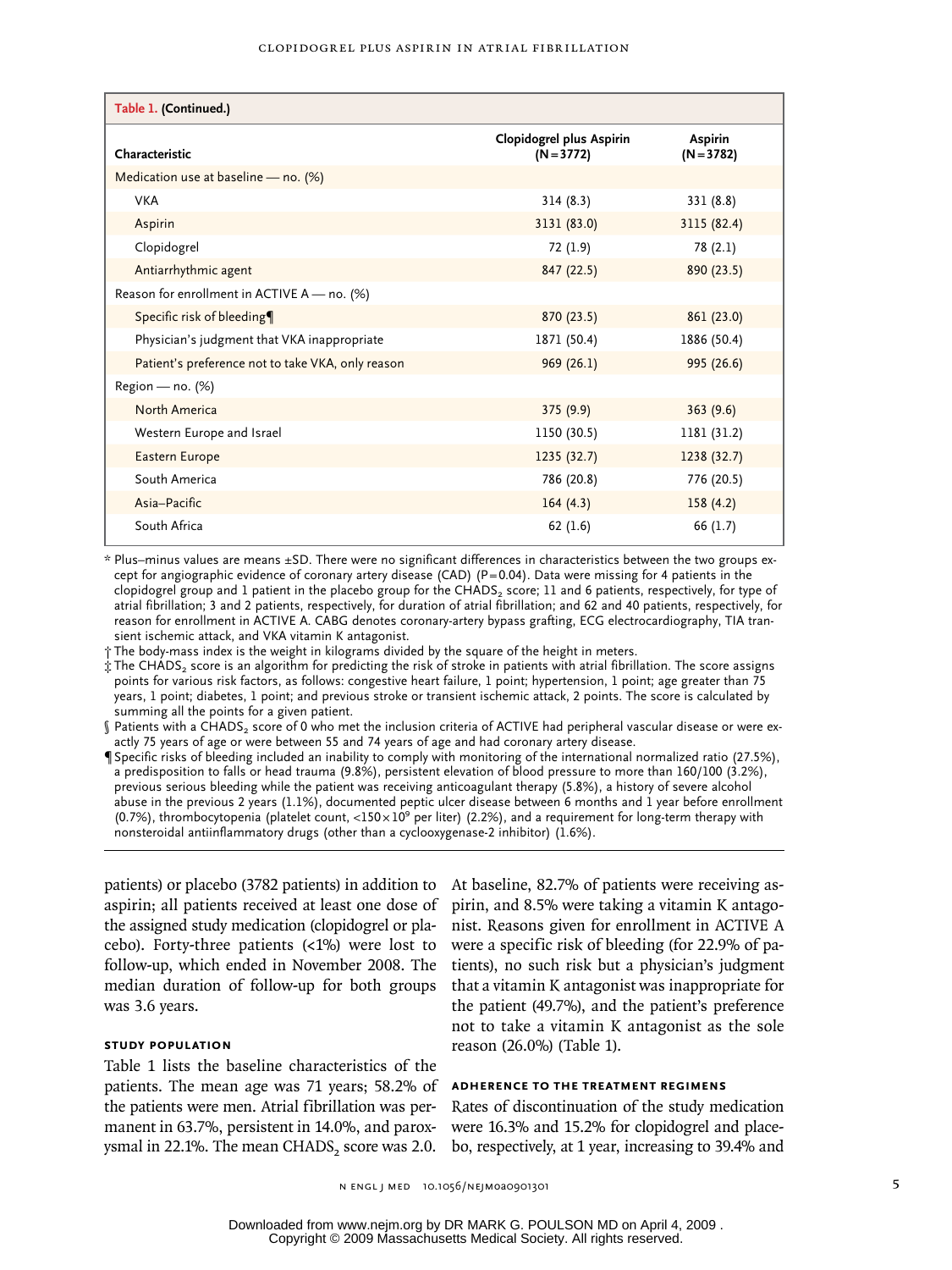| Table 2. Relative Risks of Primary and Secondary Outcomes, According to Treatment Group.* |                                          |               |                         |               |                                  |         |
|-------------------------------------------------------------------------------------------|------------------------------------------|---------------|-------------------------|---------------|----------------------------------|---------|
| Outcome                                                                                   | Clopidogrel plus Aspirin<br>$(N = 3772)$ |               | Aspirin<br>$(N = 3782)$ |               | <b>Relative Risk</b><br>(95% CI) | P Value |
|                                                                                           | no.<br>of events                         | $\frac{9}{7}$ | no.<br>of events        | $\frac{9}{7}$ |                                  |         |
| Primary outcome                                                                           | 832                                      | 6.8           | 924                     | 7.6           | $0.89(0.81 - 0.98)$              | 0.01    |
| Stroke                                                                                    |                                          |               |                         |               |                                  |         |
| Any                                                                                       | 296                                      | 2.4           | 408                     | 3.3           | $0.72(0.62 - 0.83)$              | < 0.001 |
| Ischemic                                                                                  | 235                                      | 1.9           | 343                     | 2.8           | $0.68$ (0.57-0.80)               |         |
| Hemorrhagic                                                                               | 30                                       | 0.2           | 22                      | 0.2           | $1.37(0.79 - 2.37)$              |         |
| Of uncertain type                                                                         | 41                                       | 0.3           | 51                      | 0.4           | $0.81(0.54 - 1.22)$              |         |
| Fatal                                                                                     | 70                                       | 0.5           | 93                      | 0.7           | $0.75(0.55 - 1.03)$              |         |
| Stroke, according to severity                                                             |                                          |               |                         |               |                                  |         |
| Nondisabling                                                                              | 107                                      | 0.9           | 153                     | 1.2           | $0.70(0.54 - 0.89)$              | 0.004   |
| Disabling or fatal                                                                        | 198                                      | 1.6           | 267                     | 2.1           | $0.74(0.62 - 0.89)$              | 0.001   |
| Myocardial infarction                                                                     | 90                                       | 0.7           | 115                     | 0.9           | $0.78(0.59 - 1.03)$              | 0.08    |
| Non-central nervous system sys-<br>temic embolism                                         | 54                                       | 0.4           | 56                      | 0.4           | $0.96(0.66 - 1.40)$              | 0.84    |
| Death from vascular causes                                                                | 600                                      | 4.7           | 599                     | 4.7           | $1.00(0.89 - 1.12)$              | 0.97    |
| Death from any cause                                                                      | 825                                      | 6.4           | 841                     | 6.6           | $0.98(0.89 - 1.08)$              | 0.69    |

\* The primary outcome was the composite of stroke, myocardial infarction, non–central nervous system systemic embolism, or death from vascular causes. Nondisabling strokes were those in patients with modified Rankin scores of 0 to 2. Disabling or fatal strokes were those in patients with modified Rankin scores of 3 to 6. According to the modified Rankin scale, a score of 0 indicates no symptoms; 1, no clinically significant disability; 2, slight disability; 3, moderate disability; 4, moderately severe disability; 5, severe disability; and 6, death.

> 37.1% at 4 years. All patients were receiving aspirin at the time of randomization, with use decreasing in both groups to 92.9% at 1 year and 81.1% at 4 years. At baseline, the daily dose of aspirin used was 75 to 100 mg in 96.0% of patients and more than 100 mg in 3.5%. The most common antithrombotic medications used by patients who permanently discontinued the study medication were vitamin K antagonists (taken by 29.4% of patients in the clopidogrel group and 31.0% in the placebo group) and aspirin alone (25.1% in the clopidogrel group and 23.6% in the placebo group). A total of 777 patients (10.3%) received a vitamin K antagonist after discontinuation of the trial medication.

## **Outcomes**

The primary end point occurred in 832 patients receiving clopidogrel (6.8% per year) as compared with 924 patients receiving placebo (7.6% per year) (relative risk, 0.89; 95% confidence interval [CI], 0.81 to 0.98; P=0.01) (Table 2 and Fig. 1A). The reduction in the risk of major vascular events in the clopidogrel group was primarily due to a reduction in the incidence of stroke. Stroke occurred in 296 patients receiving clopidogrel (2.4% per year) and 408 patients receiving placebo (3.3% per year) (relative risk, 0.72; 95% CI, 0.62 to 0.83; P<0.001) (Table 2 and Fig. 1B). Myocardial infarction occurred in 90 patients receiving clopidogrel (0.7% per year) and in 115 patients receiving placebo (0.9% per year; relative risk, 0.78; 95% CI, 0.59 to 1.03;  $P = 0.08$ ).

Annual rates of non–central nervous system systemic embolism and death from vascular causes were similar between the two groups. A total of 1666 deaths occurred, including 163 fatal strokes, which accounted for 9.8% of all deaths. Other major causes of death included death from nonvascular causes (28.0% of all deaths), arrhythmia (20.9%), and heart failure (18.7%). There were 69 fatal hemorrhages, which accounted for 4.1% of all deaths. The total number of days of hospitalization for cardiovascular causes was 30,276 for clopidogrel plus aspirin and 34,813 for aspirin alone.

# **Types and Severity of Stroke**

The rate of ischemic stroke was significantly lower in the clopidogrel group than in the placebo group

6 **6 n** engl j med 10.1056/nejmoa0901301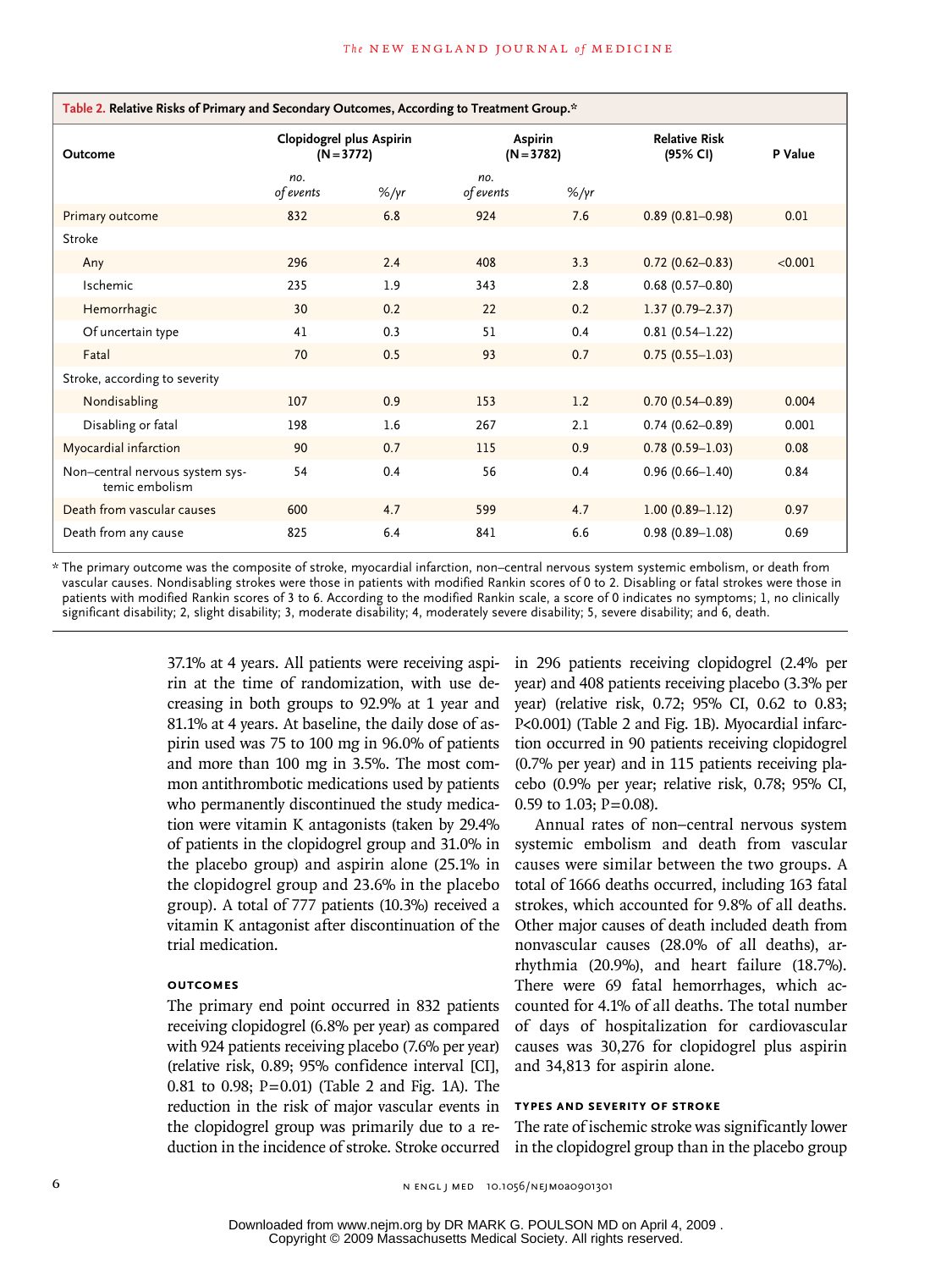

**Figure 1. Cumulative Incidence of Trial Outcomes, According to Treatment Group.**

compared with aspirin alone, was 0.89 (95% confidence interval [CI], 0.81 to 0.98; P=0.01). Panel B shows the cuelative risk for aspirin plus clopidogrel, as compare mulative incidence of stroke. The relative risk for aspirin plus clopidogrel, as compared with aspirin alone, was 0.72<br>(95% SL 8.63 L 8.83 B 8.991) Panel A shows the cumulative incidence of the primary end point (stroke, myocardial infarction, non–central nervous system systemic embolism, or death from vascular causes). The relative risk for aspirin plus clopidogrel, as (95% CI, 0.62 to 0.83; P<0.001).

eman di sebagai pertama kepada pada tahun 1992.<br>Perangan pada tahun bahawa pada tahun 1993 dan menjadi bahawa dan pada tahun 1993 dan menjadi bahawa dalam pad

(1.9% per year vs. 2.8% per year, P<0.001) (Table dition of clopidogrel, from 0.17% to 0.23% per 2). There was a nonsignificant increase in the rate year. The risk of stroke of any severity, as meaof hemorrhagic stroke in association with the ad- sured by means of the modified Rankin score,

n engl j med 10.1056/nejmoa0901301 7 36020 ISSUE:

 $\overline{\phantom{0}}$ 

**SIZE**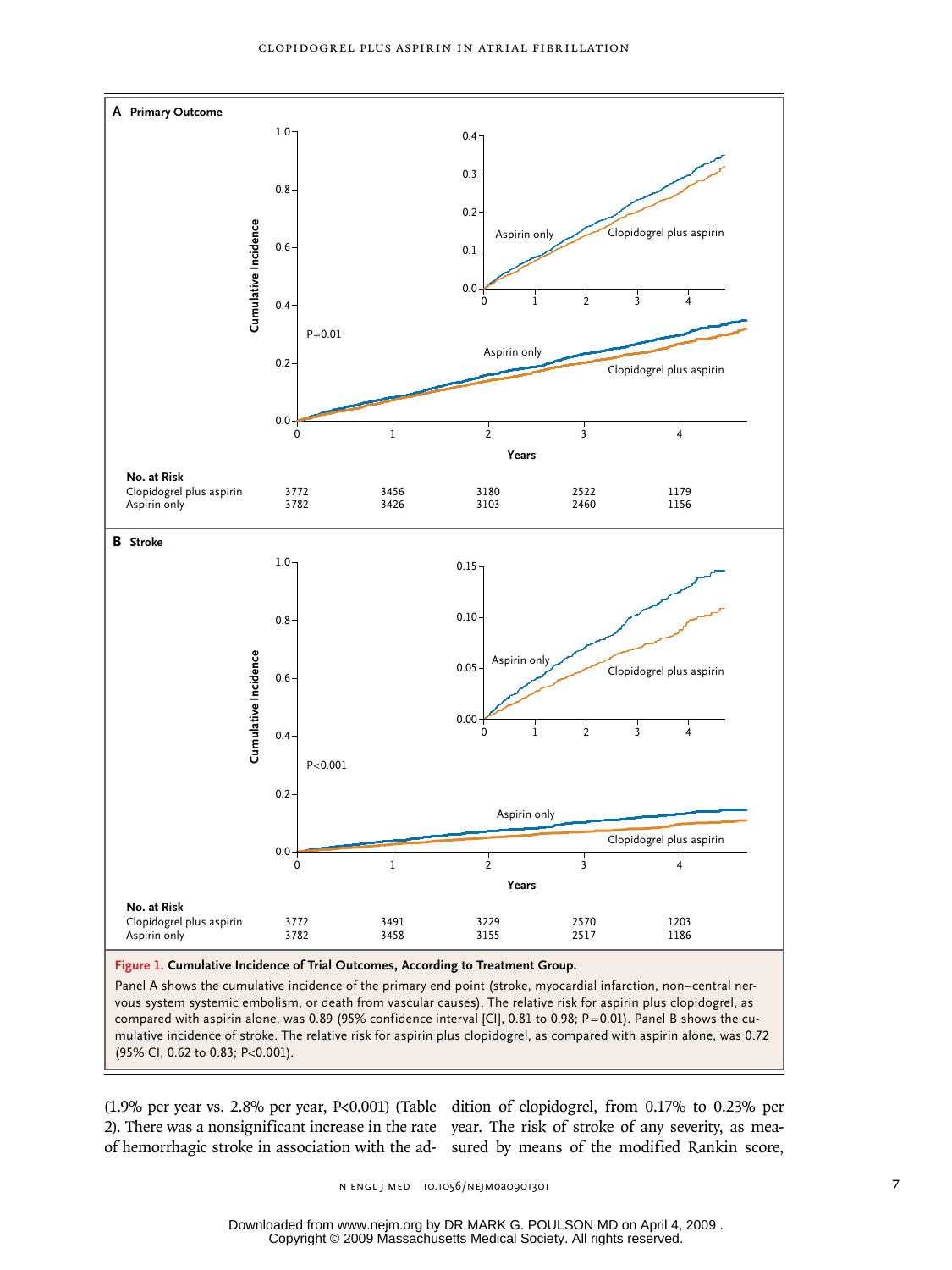was reduced with the use of clopidogrel plus aspirin. The addition of clopidogrel prevented the occurrence of 46 nondisabling strokes (modified Rankin score, 0 to 2) and 69 disabling or fatal strokes (modified Rankin score, 3 to 6). There was a net decrease of 23 fatal strokes with the addition of clopidogrel, as a result of 26 fewer fatal strokes of ischemic or uncertain cause and 3 more fatal hemorrhagic strokes.

# **Hemorrhage**

Major bleeding occurred in 251 patients receiving clopidogrel as compared with 162 patients receiving placebo (2.0% per year vs. 1.3% per year; relative risk, 1.57; 95% CI, 1.29 to 1.92; P<0.001) (Table 3). With clopidogrel, there was an excess of 83 episodes of major bleeding not related to stroke (62 of which were severe), including an excess of 13 fatal episodes. The most common site of hemorrhage was the gastrointestinal tract (132 episodes with clopidogrel vs. 68 with placebo, for an excess of 64 episodes with clopidogrel). With the combination of major vascular events (the primary outcome) and major hemorrhage, there was no significant difference between the overall event rate with aspirin plus clopidogrel and the rate with aspirin alone (968 vs. 996 events; relative risk, 0.97; 95% CI, 0.89 to 1.06; P=0.54).

# **Subgroup Analyses**

Subgroup analyses were performed for major vascular events (the primary outcome) (Fig. 2A)

and stroke (Fig. 2B). Although there appeared to be a significant interaction relating both age and the CHADS, score to the effect of clopidogrel on major vascular events, this interaction was not evident for stroke. In addition, an interaction with baseline use of vitamin K antagonists was found with regard to stroke but not vascular events. The lack of consistency in these interactions indicates that there was only weak evidence of differential treatment effects according to these subgroups.

# Discussion

In ACTIVE A, we compared the combination of aspirin plus clopidogrel with aspirin alone for the prevention of major vascular events in patients with atrial fibrillation who had an increased risk of stroke and in whom therapy with a vitamin K antagonist was considered to be unsuitable. The addition of clopidogrel to aspirin reduced the rate of major vascular events from 7.6% per year to 6.8%. This was primarily due to a reduction in the rate of stroke. The rate of major hemorrhage increased with the addition of clopidogrel, from 1.3% to 2.0% per year.

It is useful to compare the risk–benefit ratios for clopidogrel plus aspirin versus aspirin and vitamin K antagonists versus aspirin. In a metaanalysis, as compared with aspirin, warfarin reduced the risk of stroke by 38% and increased the risks of major extracranial hemorrhage by 70% and intracranial hemorrhage by 128%.<sup>2</sup> In ACTIVE A,

| Table 3. Relative Risks of Hemorrhage, According to Treatment Group. |                          |               |                  |                   |                                  |         |
|----------------------------------------------------------------------|--------------------------|---------------|------------------|-------------------|----------------------------------|---------|
| <b>Bleeding</b>                                                      | Clopidogrel plus Aspirin |               | <b>Aspirin</b>   |                   | <b>Relative Risk</b><br>(95% CI) | P Value |
|                                                                      | no.<br><i>of events</i>  | $\frac{9}{7}$ | no.<br>of events | $\frac{9}{9}$ /yr |                                  |         |
| Major bleeding                                                       | 251                      | 2.0           | 162              | 1.3               | $1.57(1.29-1.92)$                | < 0.001 |
| Severe                                                               | 190                      | 1.5           | 122              | 1.0               | $1.57(1.25-1.98)$                | < 0.001 |
| Fatal                                                                | 42                       | 0.3           | 27               | 0.2               | $1.56(0.96 - 2.53)$              | 0.07    |
| Minor bleeding                                                       | 408                      | 3.5           | 175              | 1.4               | $2.42(2.03 - 2.89)$              | < 0.001 |
| Any bleeding                                                         | 1014                     | 9.7           | 651              | 5.7               | $1.68(1.52 - 1.85)$              | < 0.001 |
| Site of major bleeding*                                              |                          |               |                  |                   |                                  |         |
| Gastrointestinal                                                     | 132                      | 1.1           | 68               | 0.5               | $1.96(1.46 - 2.63)$              | < 0.001 |
| Gastrointestinal, with trans-<br>fusion                              | 117                      | 0.9           | 61               | 0.5               | $1.93(1.42 - 2.63)$              | < 0.001 |
| Intracranial                                                         | 54                       | 0.4           | 29               | 0.2               | $1.87(1.19-2.94)$                | 0.006   |
| Extracranial                                                         | 200                      | 1.6           | 134              | 1.1               | $1.51(1.21-1.88)$                | < 0.001 |

\* Four patients had both intracranial and extracranial bleeding.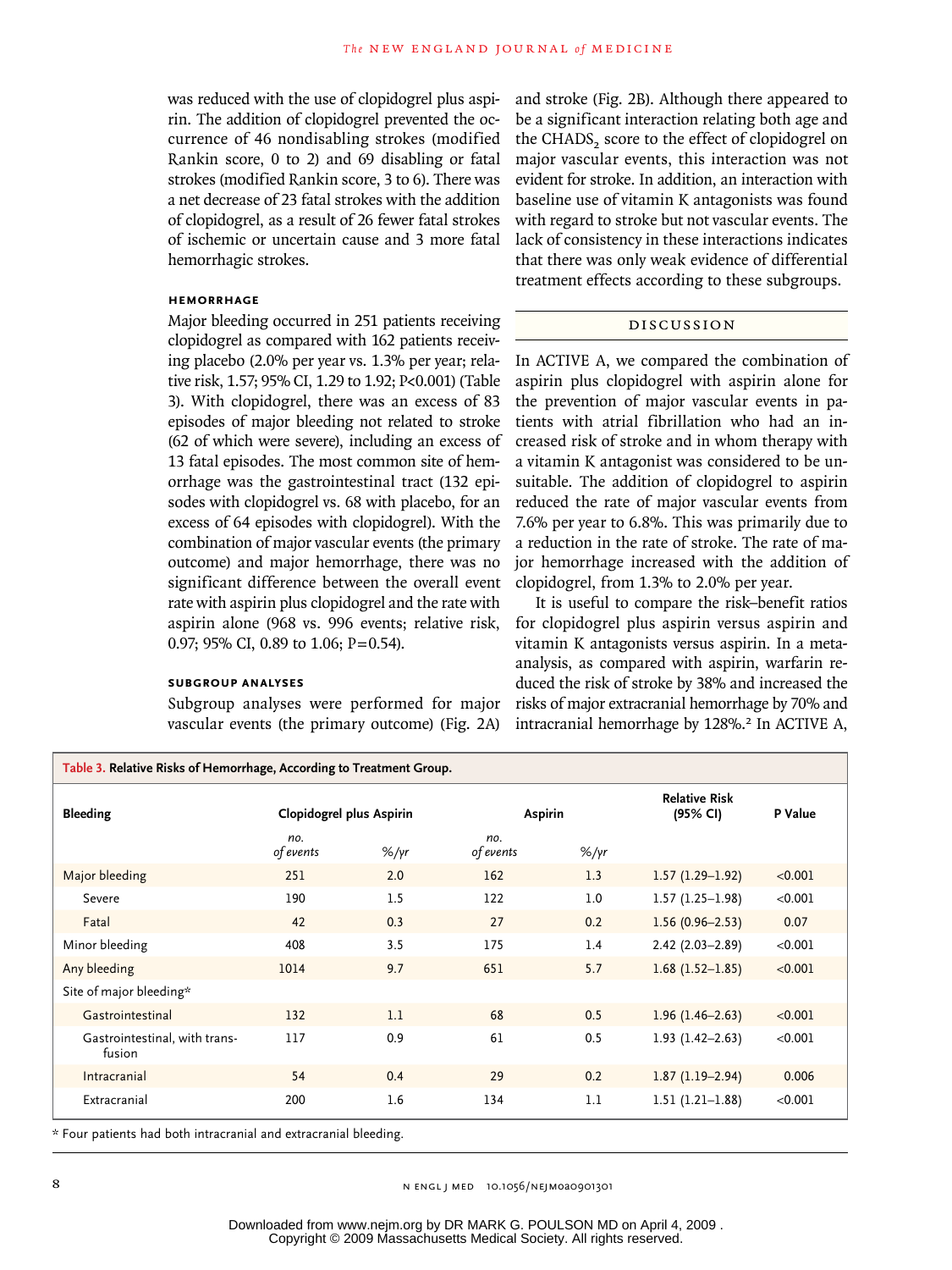clopidogrel plus aspirin reduced the risk of stroke by 28% and increased the risk of major extracranial hemorrhage by 51% and major intracranial hemorrhage by 87%. This comparison suggests that therapy with a vitamin K antagonist is more effective than clopidogrel plus aspirin but is associated with a greater risk of hemorrhage, although the patient populations and concomitant therapies in ACTIVE A and the meta-analysis trials are not completely comparable.

Myocardial infarction was not a common outcome in ACTIVE A (115 events in the placebo group and 90 in the clopidogrel group). The difference in the rate of myocardial infarction between the two groups, although not significant  $(P=0.08)$ , is plausible because it is consistent with the results of previous trials involving patients with acute coronary syndromes.<sup>11,15</sup> It might at first seem surprising that the 28% reduction in stroke found in ACTIVE A did not result in a significant reduction in mortality from vascular causes or from any cause. However, the use of vitamin K antagonists has been shown to reduce the rate of stroke by 38% as compared with the use of aspirin, with no significant effect on mortality.2 Given that only 10% of the 1666 deaths in ACTIVE A were due to stroke, it is unlikely that any intervention that primarily reduces the risk of stroke will significantly reduce mortality. The majority of deaths were related to arrhythmia (21%), heart failure (19%) and nonvascular causes (28%).

In patients with atrial fibrillation, there is evidence of both a hypercoagulable state and increased platelet activation.16 Markers of coagulation activation and thrombin generation are elevated in patients with atrial fibrillation and are suppressed with the use of vitamin K antagonists.17-19 Markers of platelet activation, such as soluble P-selectin, are also elevated in patients with atrial fibrillation.<sup>20-23</sup> In the Rotterdam Study of elderly patients, there was a strong independent association between the soluble P-selectin level and mortality from cardiac causes in patients with atrial fibrillation.22 The role of platelet activation in stroke in patients with atrial fibrillation has been questioned because of the modest protective effect of aspirin against stroke.2 However, some patients with atrial fibrillation who are receiving aspirin may have only partial inhibition of platelet aggregation.<sup>24</sup> The addition of clopidogrel to aspirin in patients with atrial fibrillation results in a significantly greater reduction

in platelet aggregation than that observed with aspirin alone,<sup>25</sup> suggesting that more effective platelet inhibition could augment the protective effect of aspirin. The results of ACTIVE A confirm this hypothesis and provide strong evidence for an important role of abnormal platelet activation in the pathogenesis of stroke in patients with atrial fibrillation.

It is important to emphasize that oral anticoagulation therapy with a vitamin K antagonist is the preferred and recommended therapy for the prevention of ischemic stroke in patients with atrial fibrillation who are at increased risk for stroke.4,5 However, current guidelines also note that "the selection of the antithrombotic agent should be based upon the absolute risks of stroke and bleeding and the relative risk and benefit for a given patient,"5 a specification for which precise guidance is not available. Patients were eligible for ACTIVE A if, in addition to being at increased risk for stroke, they were not considered to be candidates for vitamin K–antagonist therapy. At baseline, only 8.5% of patients in ACTIVE A were receiving a vitamin K antagonist, as compared with 77% in ACTIVE W. Therefore, the decision to enroll a patient in ACTIVE A or ACTIVE W was generally consistent with a preexisting clinical judgment.

In ACTIVE W, therapy with a vitamin K antago-

#### **Figure 2 (see next page). Relative Risks for Various Subgroups, According to Treatment Group.**

Panel A shows the relative risk of the primary outcome (stroke, myocardial infarction, non–central nervous system systemic embolism, or death from vascular causes) with clopidogrel plus aspirin as compared with aspirin alone in prespecified and other subgroups of interest. Panel B shows the relative risk of stroke with clopidogrel plus aspirin as compared with aspirin alone in the same subgroups. In each panel, the size of the square is proportionate to the number of patients in the subgroup who had an occurrence of the end point; the horizontal lines indicate the 95% confidence intervals. The dashed vertical line indicates the overall relative risk reduction for the entire trial cohort. Also shown are P values for the test of an interaction between the outcome and the treatment group within each subgroup. The risk of stroke was assessed by means of the CHADS<sub>2</sub> score, which reflects the risk of stroke in patients with atrial fibrillation, with values ranging from 0 to 6 and higher scores indicating an increased risk. Vitamin K antagonist (VKA) therapy was therapy received before, not during or after, trial enrollment. Data were not available for some patients in some subgroups. CAD denotes coronary artery disease, and MI myocardial infarction.

n engl j med 10.1056/nejmoa0901301 9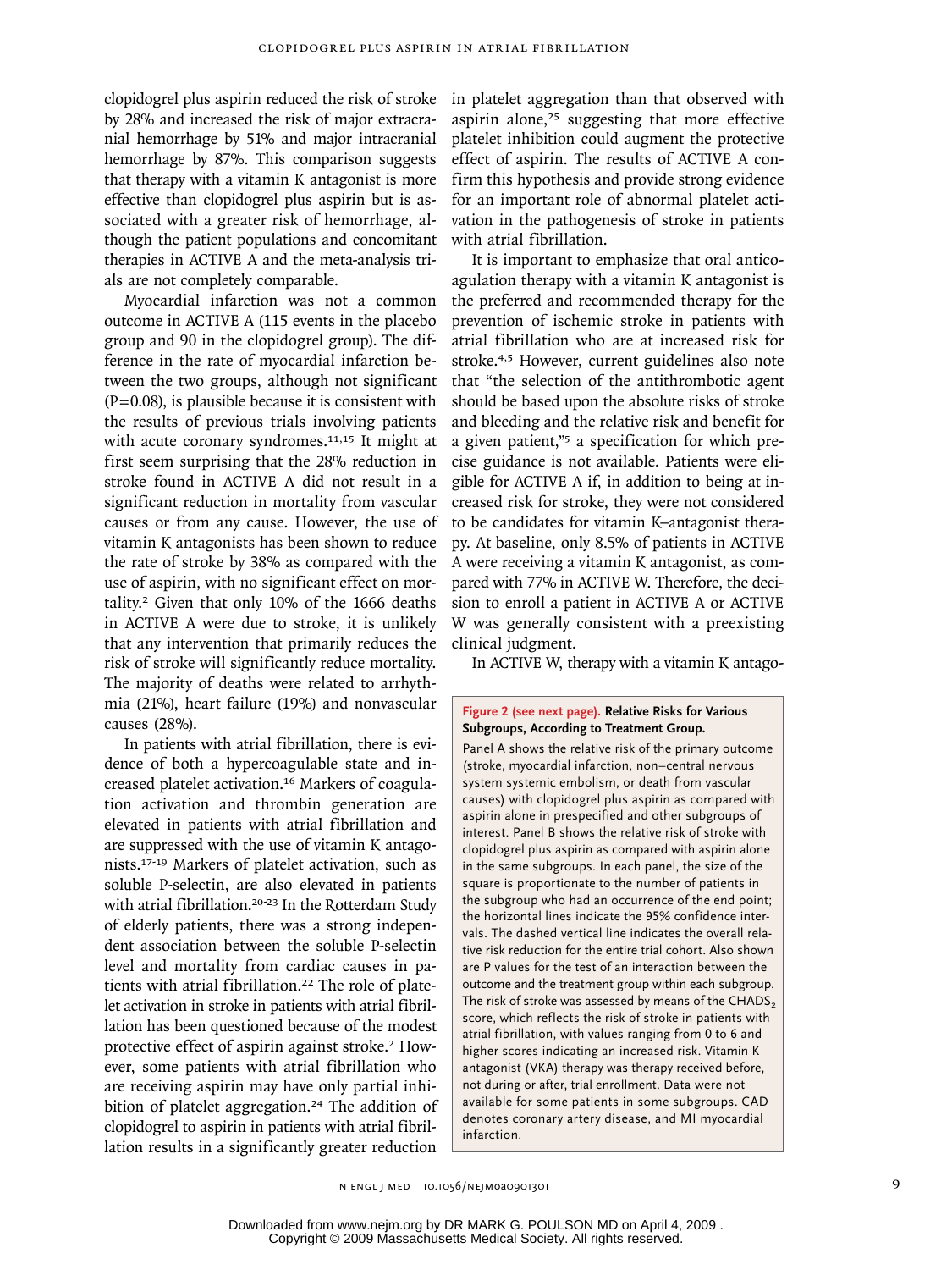#### **The NEW ENGLAND JOURNAL of MEDICINE**

| Total No.<br>Clopidogrel<br>Aspirin<br>P Value for<br>Subgroup<br>of Patients<br>Only<br>Relative Risk (95% CI)<br>Interaction<br>plus Aspirin<br>$\frac{9}{7}$<br>Overall<br>7554<br>6.75<br>7.60<br>0.001<br>Age<br>1866<br>3.70<br>3.87<br>$<$ 65 yr<br>2549<br>5.03<br>7.38<br>$65 - 74$ yr<br>3138<br>10.56<br>$\geq$ 75 yr<br>10.41<br>0.71<br>Sex<br>Male<br>4397<br>6.32<br>7.23<br>Female<br>3157<br>7.38<br>8.13<br>0.09<br>Stroke or TIA<br>992<br>13.42<br>Yes<br>9.98<br>No<br>6561<br>6.29<br>6.87<br>0.17<br>Hypertension<br>6427<br>Yes<br>6.62<br>7.24<br>No<br>1125<br>7.48<br>9.77<br>0.22<br>Systolic blood pressure<br>$\geq$ 136 mm Hg<br>3771<br>6.04<br>7.24<br>$<$ 136 mm Hg<br>3777<br>7.49<br>7.99<br>Congestive heart failure<br>0.29<br>Yes<br>2496<br>10.49<br>11.17<br>5.11<br>No<br>5054<br>6.02<br>0.44<br>MI or CAD<br>Yes<br>2208<br>8.77<br>9.40<br>5345<br>5.97<br>No<br>6.88<br>0.85<br><b>Diabetes</b><br>Yes<br>1462<br>8.51<br>9.48<br>6089<br>6.34<br>7.18<br>No<br>0.0499<br>CHADS <sub>2</sub> score<br>4645<br>9.02<br>9.58<br>>1<br>$\,1$<br>2698<br>3.64<br>4.82<br>0.49<br>VKA therapy<br>Yes<br>645<br>5.88<br>5.88<br>No<br>6906<br>6.83<br>7.78<br>Atrial fibrillation<br>0.19<br>Permanent<br>4814<br>7.84<br>9.20<br>Persistent or paroxysmal<br>2723<br>4.97<br>5.07<br>Reason for enrollment in ACTIVE A<br>0.07<br>10.62<br>Risk of bleeding<br>1731<br>10.76<br>Physician's judgment that VKA<br>3757<br>6.03<br>6.91<br>inappropriate<br>Patient's preference not to take<br>1964<br>4.90<br>6.57<br>VKA, only reason<br>Region<br>0.75<br>North America<br>738<br>7.57<br>9.69<br>Western Europe and Israel<br>2331<br>6.36<br>7.34<br>5.70<br>Eastern Europe<br>2473<br>6.05<br>South America<br>1562<br>8.76<br>9.28<br>Asia-Pacific<br>322<br>6.40<br>8.29<br>7.21<br>South Africa<br>128<br>10.13<br>0.50<br>0.75<br>$1.00\,$<br>1.25<br>1.50<br>Clopidogrel plus<br><b>Aspirin Only</b><br><b>Aspirin Better</b><br><b>Better</b> | A |  |  |  |
|---------------------------------------------------------------------------------------------------------------------------------------------------------------------------------------------------------------------------------------------------------------------------------------------------------------------------------------------------------------------------------------------------------------------------------------------------------------------------------------------------------------------------------------------------------------------------------------------------------------------------------------------------------------------------------------------------------------------------------------------------------------------------------------------------------------------------------------------------------------------------------------------------------------------------------------------------------------------------------------------------------------------------------------------------------------------------------------------------------------------------------------------------------------------------------------------------------------------------------------------------------------------------------------------------------------------------------------------------------------------------------------------------------------------------------------------------------------------------------------------------------------------------------------------------------------------------------------------------------------------------------------------------------------------------------------------------------------------------------------------------------------------------------------------------------------------------------------------------------------------------------------------------------------------------------------------------------------------------------------------------|---|--|--|--|
|                                                                                                                                                                                                                                                                                                                                                                                                                                                                                                                                                                                                                                                                                                                                                                                                                                                                                                                                                                                                                                                                                                                                                                                                                                                                                                                                                                                                                                                                                                                                                                                                                                                                                                                                                                                                                                                                                                                                                                                                   |   |  |  |  |
|                                                                                                                                                                                                                                                                                                                                                                                                                                                                                                                                                                                                                                                                                                                                                                                                                                                                                                                                                                                                                                                                                                                                                                                                                                                                                                                                                                                                                                                                                                                                                                                                                                                                                                                                                                                                                                                                                                                                                                                                   |   |  |  |  |
|                                                                                                                                                                                                                                                                                                                                                                                                                                                                                                                                                                                                                                                                                                                                                                                                                                                                                                                                                                                                                                                                                                                                                                                                                                                                                                                                                                                                                                                                                                                                                                                                                                                                                                                                                                                                                                                                                                                                                                                                   |   |  |  |  |
|                                                                                                                                                                                                                                                                                                                                                                                                                                                                                                                                                                                                                                                                                                                                                                                                                                                                                                                                                                                                                                                                                                                                                                                                                                                                                                                                                                                                                                                                                                                                                                                                                                                                                                                                                                                                                                                                                                                                                                                                   |   |  |  |  |
|                                                                                                                                                                                                                                                                                                                                                                                                                                                                                                                                                                                                                                                                                                                                                                                                                                                                                                                                                                                                                                                                                                                                                                                                                                                                                                                                                                                                                                                                                                                                                                                                                                                                                                                                                                                                                                                                                                                                                                                                   |   |  |  |  |
|                                                                                                                                                                                                                                                                                                                                                                                                                                                                                                                                                                                                                                                                                                                                                                                                                                                                                                                                                                                                                                                                                                                                                                                                                                                                                                                                                                                                                                                                                                                                                                                                                                                                                                                                                                                                                                                                                                                                                                                                   |   |  |  |  |
|                                                                                                                                                                                                                                                                                                                                                                                                                                                                                                                                                                                                                                                                                                                                                                                                                                                                                                                                                                                                                                                                                                                                                                                                                                                                                                                                                                                                                                                                                                                                                                                                                                                                                                                                                                                                                                                                                                                                                                                                   |   |  |  |  |
|                                                                                                                                                                                                                                                                                                                                                                                                                                                                                                                                                                                                                                                                                                                                                                                                                                                                                                                                                                                                                                                                                                                                                                                                                                                                                                                                                                                                                                                                                                                                                                                                                                                                                                                                                                                                                                                                                                                                                                                                   |   |  |  |  |
|                                                                                                                                                                                                                                                                                                                                                                                                                                                                                                                                                                                                                                                                                                                                                                                                                                                                                                                                                                                                                                                                                                                                                                                                                                                                                                                                                                                                                                                                                                                                                                                                                                                                                                                                                                                                                                                                                                                                                                                                   |   |  |  |  |
|                                                                                                                                                                                                                                                                                                                                                                                                                                                                                                                                                                                                                                                                                                                                                                                                                                                                                                                                                                                                                                                                                                                                                                                                                                                                                                                                                                                                                                                                                                                                                                                                                                                                                                                                                                                                                                                                                                                                                                                                   |   |  |  |  |
|                                                                                                                                                                                                                                                                                                                                                                                                                                                                                                                                                                                                                                                                                                                                                                                                                                                                                                                                                                                                                                                                                                                                                                                                                                                                                                                                                                                                                                                                                                                                                                                                                                                                                                                                                                                                                                                                                                                                                                                                   |   |  |  |  |
|                                                                                                                                                                                                                                                                                                                                                                                                                                                                                                                                                                                                                                                                                                                                                                                                                                                                                                                                                                                                                                                                                                                                                                                                                                                                                                                                                                                                                                                                                                                                                                                                                                                                                                                                                                                                                                                                                                                                                                                                   |   |  |  |  |
|                                                                                                                                                                                                                                                                                                                                                                                                                                                                                                                                                                                                                                                                                                                                                                                                                                                                                                                                                                                                                                                                                                                                                                                                                                                                                                                                                                                                                                                                                                                                                                                                                                                                                                                                                                                                                                                                                                                                                                                                   |   |  |  |  |
|                                                                                                                                                                                                                                                                                                                                                                                                                                                                                                                                                                                                                                                                                                                                                                                                                                                                                                                                                                                                                                                                                                                                                                                                                                                                                                                                                                                                                                                                                                                                                                                                                                                                                                                                                                                                                                                                                                                                                                                                   |   |  |  |  |
|                                                                                                                                                                                                                                                                                                                                                                                                                                                                                                                                                                                                                                                                                                                                                                                                                                                                                                                                                                                                                                                                                                                                                                                                                                                                                                                                                                                                                                                                                                                                                                                                                                                                                                                                                                                                                                                                                                                                                                                                   |   |  |  |  |
|                                                                                                                                                                                                                                                                                                                                                                                                                                                                                                                                                                                                                                                                                                                                                                                                                                                                                                                                                                                                                                                                                                                                                                                                                                                                                                                                                                                                                                                                                                                                                                                                                                                                                                                                                                                                                                                                                                                                                                                                   |   |  |  |  |
|                                                                                                                                                                                                                                                                                                                                                                                                                                                                                                                                                                                                                                                                                                                                                                                                                                                                                                                                                                                                                                                                                                                                                                                                                                                                                                                                                                                                                                                                                                                                                                                                                                                                                                                                                                                                                                                                                                                                                                                                   |   |  |  |  |
|                                                                                                                                                                                                                                                                                                                                                                                                                                                                                                                                                                                                                                                                                                                                                                                                                                                                                                                                                                                                                                                                                                                                                                                                                                                                                                                                                                                                                                                                                                                                                                                                                                                                                                                                                                                                                                                                                                                                                                                                   |   |  |  |  |
|                                                                                                                                                                                                                                                                                                                                                                                                                                                                                                                                                                                                                                                                                                                                                                                                                                                                                                                                                                                                                                                                                                                                                                                                                                                                                                                                                                                                                                                                                                                                                                                                                                                                                                                                                                                                                                                                                                                                                                                                   |   |  |  |  |
|                                                                                                                                                                                                                                                                                                                                                                                                                                                                                                                                                                                                                                                                                                                                                                                                                                                                                                                                                                                                                                                                                                                                                                                                                                                                                                                                                                                                                                                                                                                                                                                                                                                                                                                                                                                                                                                                                                                                                                                                   |   |  |  |  |
|                                                                                                                                                                                                                                                                                                                                                                                                                                                                                                                                                                                                                                                                                                                                                                                                                                                                                                                                                                                                                                                                                                                                                                                                                                                                                                                                                                                                                                                                                                                                                                                                                                                                                                                                                                                                                                                                                                                                                                                                   |   |  |  |  |
|                                                                                                                                                                                                                                                                                                                                                                                                                                                                                                                                                                                                                                                                                                                                                                                                                                                                                                                                                                                                                                                                                                                                                                                                                                                                                                                                                                                                                                                                                                                                                                                                                                                                                                                                                                                                                                                                                                                                                                                                   |   |  |  |  |
|                                                                                                                                                                                                                                                                                                                                                                                                                                                                                                                                                                                                                                                                                                                                                                                                                                                                                                                                                                                                                                                                                                                                                                                                                                                                                                                                                                                                                                                                                                                                                                                                                                                                                                                                                                                                                                                                                                                                                                                                   |   |  |  |  |
|                                                                                                                                                                                                                                                                                                                                                                                                                                                                                                                                                                                                                                                                                                                                                                                                                                                                                                                                                                                                                                                                                                                                                                                                                                                                                                                                                                                                                                                                                                                                                                                                                                                                                                                                                                                                                                                                                                                                                                                                   |   |  |  |  |
|                                                                                                                                                                                                                                                                                                                                                                                                                                                                                                                                                                                                                                                                                                                                                                                                                                                                                                                                                                                                                                                                                                                                                                                                                                                                                                                                                                                                                                                                                                                                                                                                                                                                                                                                                                                                                                                                                                                                                                                                   |   |  |  |  |
|                                                                                                                                                                                                                                                                                                                                                                                                                                                                                                                                                                                                                                                                                                                                                                                                                                                                                                                                                                                                                                                                                                                                                                                                                                                                                                                                                                                                                                                                                                                                                                                                                                                                                                                                                                                                                                                                                                                                                                                                   |   |  |  |  |
|                                                                                                                                                                                                                                                                                                                                                                                                                                                                                                                                                                                                                                                                                                                                                                                                                                                                                                                                                                                                                                                                                                                                                                                                                                                                                                                                                                                                                                                                                                                                                                                                                                                                                                                                                                                                                                                                                                                                                                                                   |   |  |  |  |
|                                                                                                                                                                                                                                                                                                                                                                                                                                                                                                                                                                                                                                                                                                                                                                                                                                                                                                                                                                                                                                                                                                                                                                                                                                                                                                                                                                                                                                                                                                                                                                                                                                                                                                                                                                                                                                                                                                                                                                                                   |   |  |  |  |
|                                                                                                                                                                                                                                                                                                                                                                                                                                                                                                                                                                                                                                                                                                                                                                                                                                                                                                                                                                                                                                                                                                                                                                                                                                                                                                                                                                                                                                                                                                                                                                                                                                                                                                                                                                                                                                                                                                                                                                                                   |   |  |  |  |
|                                                                                                                                                                                                                                                                                                                                                                                                                                                                                                                                                                                                                                                                                                                                                                                                                                                                                                                                                                                                                                                                                                                                                                                                                                                                                                                                                                                                                                                                                                                                                                                                                                                                                                                                                                                                                                                                                                                                                                                                   |   |  |  |  |
|                                                                                                                                                                                                                                                                                                                                                                                                                                                                                                                                                                                                                                                                                                                                                                                                                                                                                                                                                                                                                                                                                                                                                                                                                                                                                                                                                                                                                                                                                                                                                                                                                                                                                                                                                                                                                                                                                                                                                                                                   |   |  |  |  |
|                                                                                                                                                                                                                                                                                                                                                                                                                                                                                                                                                                                                                                                                                                                                                                                                                                                                                                                                                                                                                                                                                                                                                                                                                                                                                                                                                                                                                                                                                                                                                                                                                                                                                                                                                                                                                                                                                                                                                                                                   |   |  |  |  |
|                                                                                                                                                                                                                                                                                                                                                                                                                                                                                                                                                                                                                                                                                                                                                                                                                                                                                                                                                                                                                                                                                                                                                                                                                                                                                                                                                                                                                                                                                                                                                                                                                                                                                                                                                                                                                                                                                                                                                                                                   |   |  |  |  |
|                                                                                                                                                                                                                                                                                                                                                                                                                                                                                                                                                                                                                                                                                                                                                                                                                                                                                                                                                                                                                                                                                                                                                                                                                                                                                                                                                                                                                                                                                                                                                                                                                                                                                                                                                                                                                                                                                                                                                                                                   |   |  |  |  |
|                                                                                                                                                                                                                                                                                                                                                                                                                                                                                                                                                                                                                                                                                                                                                                                                                                                                                                                                                                                                                                                                                                                                                                                                                                                                                                                                                                                                                                                                                                                                                                                                                                                                                                                                                                                                                                                                                                                                                                                                   |   |  |  |  |
|                                                                                                                                                                                                                                                                                                                                                                                                                                                                                                                                                                                                                                                                                                                                                                                                                                                                                                                                                                                                                                                                                                                                                                                                                                                                                                                                                                                                                                                                                                                                                                                                                                                                                                                                                                                                                                                                                                                                                                                                   |   |  |  |  |
|                                                                                                                                                                                                                                                                                                                                                                                                                                                                                                                                                                                                                                                                                                                                                                                                                                                                                                                                                                                                                                                                                                                                                                                                                                                                                                                                                                                                                                                                                                                                                                                                                                                                                                                                                                                                                                                                                                                                                                                                   |   |  |  |  |
|                                                                                                                                                                                                                                                                                                                                                                                                                                                                                                                                                                                                                                                                                                                                                                                                                                                                                                                                                                                                                                                                                                                                                                                                                                                                                                                                                                                                                                                                                                                                                                                                                                                                                                                                                                                                                                                                                                                                                                                                   |   |  |  |  |
|                                                                                                                                                                                                                                                                                                                                                                                                                                                                                                                                                                                                                                                                                                                                                                                                                                                                                                                                                                                                                                                                                                                                                                                                                                                                                                                                                                                                                                                                                                                                                                                                                                                                                                                                                                                                                                                                                                                                                                                                   |   |  |  |  |
|                                                                                                                                                                                                                                                                                                                                                                                                                                                                                                                                                                                                                                                                                                                                                                                                                                                                                                                                                                                                                                                                                                                                                                                                                                                                                                                                                                                                                                                                                                                                                                                                                                                                                                                                                                                                                                                                                                                                                                                                   |   |  |  |  |
|                                                                                                                                                                                                                                                                                                                                                                                                                                                                                                                                                                                                                                                                                                                                                                                                                                                                                                                                                                                                                                                                                                                                                                                                                                                                                                                                                                                                                                                                                                                                                                                                                                                                                                                                                                                                                                                                                                                                                                                                   |   |  |  |  |
|                                                                                                                                                                                                                                                                                                                                                                                                                                                                                                                                                                                                                                                                                                                                                                                                                                                                                                                                                                                                                                                                                                                                                                                                                                                                                                                                                                                                                                                                                                                                                                                                                                                                                                                                                                                                                                                                                                                                                                                                   |   |  |  |  |
|                                                                                                                                                                                                                                                                                                                                                                                                                                                                                                                                                                                                                                                                                                                                                                                                                                                                                                                                                                                                                                                                                                                                                                                                                                                                                                                                                                                                                                                                                                                                                                                                                                                                                                                                                                                                                                                                                                                                                                                                   |   |  |  |  |
|                                                                                                                                                                                                                                                                                                                                                                                                                                                                                                                                                                                                                                                                                                                                                                                                                                                                                                                                                                                                                                                                                                                                                                                                                                                                                                                                                                                                                                                                                                                                                                                                                                                                                                                                                                                                                                                                                                                                                                                                   |   |  |  |  |
|                                                                                                                                                                                                                                                                                                                                                                                                                                                                                                                                                                                                                                                                                                                                                                                                                                                                                                                                                                                                                                                                                                                                                                                                                                                                                                                                                                                                                                                                                                                                                                                                                                                                                                                                                                                                                                                                                                                                                                                                   |   |  |  |  |
|                                                                                                                                                                                                                                                                                                                                                                                                                                                                                                                                                                                                                                                                                                                                                                                                                                                                                                                                                                                                                                                                                                                                                                                                                                                                                                                                                                                                                                                                                                                                                                                                                                                                                                                                                                                                                                                                                                                                                                                                   |   |  |  |  |
|                                                                                                                                                                                                                                                                                                                                                                                                                                                                                                                                                                                                                                                                                                                                                                                                                                                                                                                                                                                                                                                                                                                                                                                                                                                                                                                                                                                                                                                                                                                                                                                                                                                                                                                                                                                                                                                                                                                                                                                                   |   |  |  |  |
|                                                                                                                                                                                                                                                                                                                                                                                                                                                                                                                                                                                                                                                                                                                                                                                                                                                                                                                                                                                                                                                                                                                                                                                                                                                                                                                                                                                                                                                                                                                                                                                                                                                                                                                                                                                                                                                                                                                                                                                                   |   |  |  |  |
|                                                                                                                                                                                                                                                                                                                                                                                                                                                                                                                                                                                                                                                                                                                                                                                                                                                                                                                                                                                                                                                                                                                                                                                                                                                                                                                                                                                                                                                                                                                                                                                                                                                                                                                                                                                                                                                                                                                                                                                                   |   |  |  |  |

nist reduced the rate of stroke by 42% as compared with therapy with clopidogrel plus aspirin. This reduction is similar to the 38% reduction in the rate of stroke with vitamin K antagonists as  $\mathbb{R}$ 

compared with aspirin alone, reported in the alone, a conclusion that is inconsistent with the meta-analysis of warfarin trials.2 These two findings, taken together, would seem to suggest that there should be little or no difference in efficacy between clopidogrel plus aspirin and aspirin

Downloaded from www.nejm.org by DR MARK G. POULSON MD on April 4, 2009. Copyright © 2009 Massachusetts Medical Society. All rights reserved.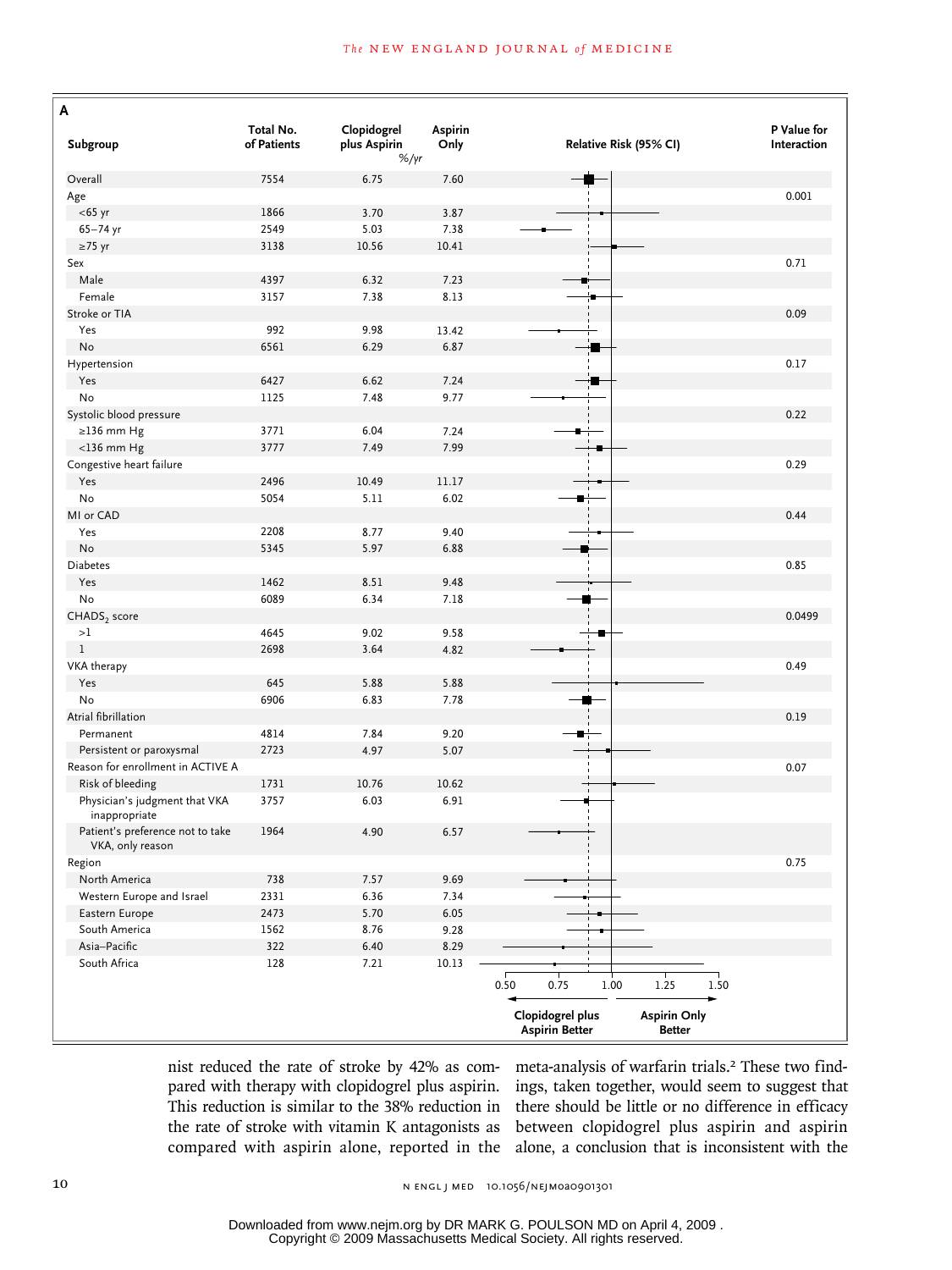| B                                 |             |               |         |                                           |
|-----------------------------------|-------------|---------------|---------|-------------------------------------------|
|                                   | Total No.   | Clopidogrel   | Aspirin | P Value for                               |
| Subgroup                          | of Patients | plus Aspirin  | Only    | Relative Risk (95% CI)<br>Interaction     |
|                                   |             | $\frac{9}{7}$ |         |                                           |
| Overall                           | 7554        | 2.37          | 3.31    | 0.08                                      |
| Age<br>$<$ 65 yr                  | 1866        | 1.34          | 1.40    |                                           |
| 65-74 yr                          | 2549        | 2.08          | 3.61    |                                           |
| $\geq$ 75 yr                      | 3138        | 3.37          | 4.40    |                                           |
| Sex                               |             |               |         | 0.70                                      |
| Male                              | 4397        | 1.91          | 2.58    |                                           |
| Female                            | 3157        | 3.03          | 4.33    |                                           |
| Stroke or TIA                     |             |               |         | 0.94                                      |
| Yes                               | 992         | 4.52          | 6.30    |                                           |
| No                                | 6561        | 2.07          | 2.93    |                                           |
| Hypertension                      |             |               |         | 0.46                                      |
| Yes                               | 6427        | 2.33          | 3.33    |                                           |
| No                                | 1125        | 2.60          | 3.20    |                                           |
| Systolic blood pressure           |             |               |         | 0.54                                      |
| $\geq$ 136 mm Hg                  | 3771        | 2.43          | 3.55    |                                           |
| $<$ 136 mm Hg                     | 3777        | 2.30          | 3.07    |                                           |
| Congestive heart failure          |             |               |         | 0.86                                      |
| Yes                               | 2496        | 2.85          | 3.90    |                                           |
| No                                | 5054        | 2.16          | 3.05    |                                           |
| MI or CAD                         |             |               |         | 0.13                                      |
| Yes                               | 2208        | 2.81          | 3.29    |                                           |
| No                                | 5345        | 2.20          | 3.32    | - 9                                       |
| <b>Diabetes</b>                   |             |               |         | 0.31                                      |
| Yes                               | 1462        | 3.14          | 3.80    |                                           |
| No                                | 6089        | 2.19          | 3.20    |                                           |
| CHADS <sub>2</sub> score          |             |               |         | 0.62                                      |
| >1                                | 4645        | 2.98          | 4.00    |                                           |
| $\,1$                             | 2698        | 1.64          | 2.40    | 0.02                                      |
| VKA therapy<br>Yes                | 645         | 2.70          | 1.99    |                                           |
| No                                | 6906        | 2.34          | 3.45    |                                           |
| Atrial fibrillation               |             |               |         | 0.44                                      |
| Permanent                         | 4814        | 2.75          | 3.98    |                                           |
| Persistent or paroxysmal          | 2723        | 1.76          | 2.23    |                                           |
| Reason for enrollment in ACTIVE A |             |               |         | 0.56                                      |
| Risk of bleeding                  | 1731        | 3.31          | 4.62    |                                           |
| Physician's judgment that VKA     | 3757        | 2.16          | 2.88    |                                           |
| inappropriate                     |             |               |         |                                           |
| Patient's preference not to take  | 1964        | 1.86          | 3.05    |                                           |
| VKA, only reason                  |             |               |         |                                           |
| Region                            |             |               |         | 0.35                                      |
| North America                     | 738         | 2.10          | 3.61    |                                           |
| Western Europe and Israel         | 2331        | 2.59          | 2.78    |                                           |
| Eastern Europe                    | 2473        | 1.99          | 3.14    |                                           |
| South America                     | 1562        | 2.63          | 3.90    |                                           |
| Asia-Pacific                      | 322         | 3.49          | 5.12    |                                           |
| South Africa                      | 128         | 1.44          | 3.37    |                                           |
|                                   |             |               |         | 0.5<br>$1.5\,$<br>$2.0$<br>0.0<br>$1.0\,$ |
|                                   |             |               |         | Clopidogrel plus<br><b>Aspirin Only</b>   |
|                                   |             |               |         | <b>Aspirin Better</b><br><b>Better</b>    |
|                                   |             |               |         |                                           |

significant 28% reduction in the risk of stroke in ACTIVE W who were not receiving a vitamin K shown in ACTIVE A. However, most patients in antagonist at the time of enrollment, the reduc-ACTIVE W (77%) had previously been treated tion in the rate of stroke was only 29%. with a vitamin K antagonist. Among the patients In conc

on treated tion in the rate of stroke was

In conclusion, we found that treatment with

ال 11<br>H ENGL j MED 10.1056/NEJMoa0901301 **AUTHOR, PLEASE NOTE:**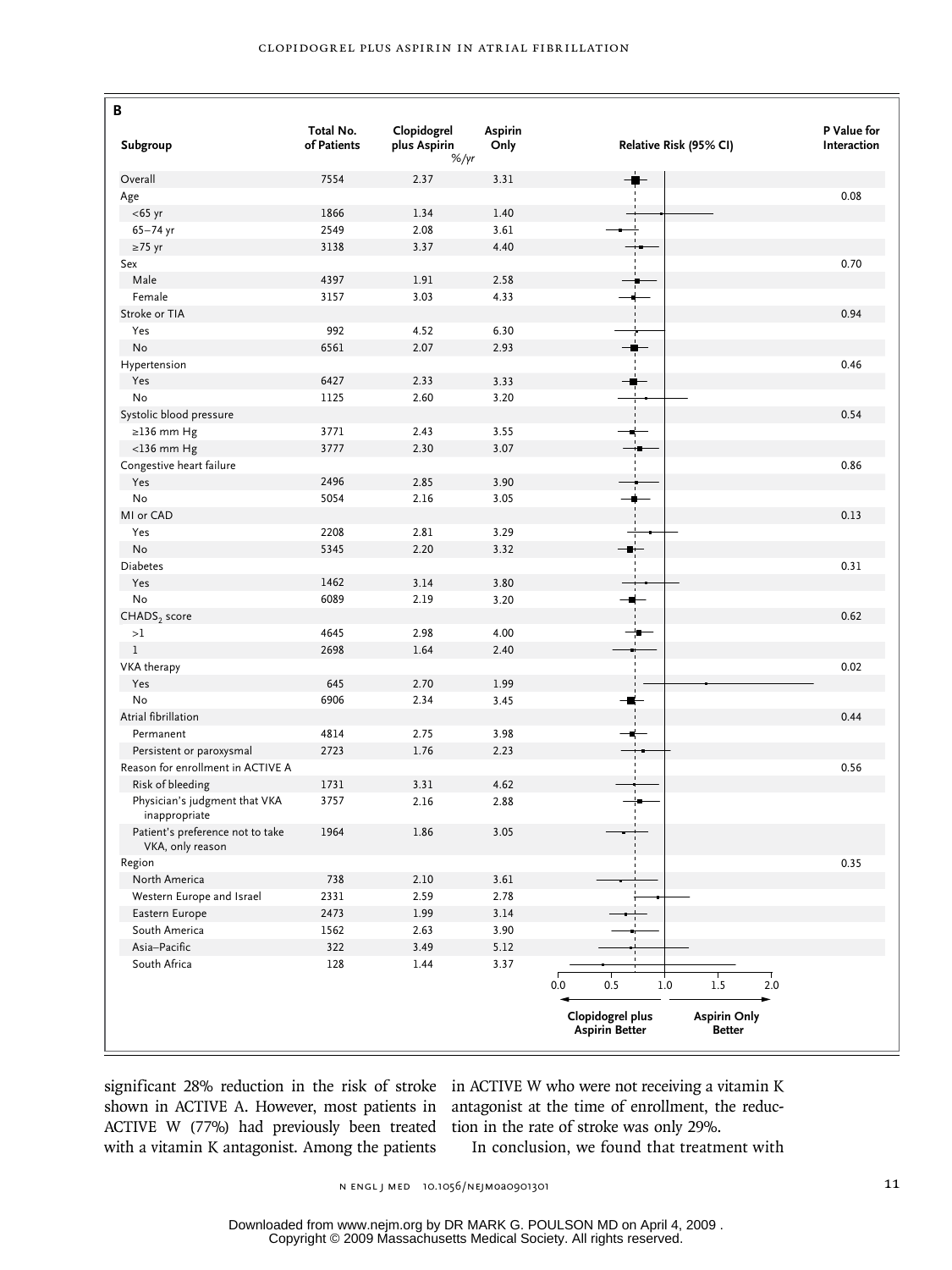clopidogrel plus aspirin, as compared with aspirin alone, reduced the rate of major vascular events among patients with atrial fibrillation who were at increased risk for stroke and for whom therapy with a vitamin K antagonist was considered to be unsuitable. This reduction was primarily due to a reduction in the risk of stroke. There was a significant increase in the risk of major hemorrhage.

Supported by grants from Sanofi-Aventis and Bristol-Myers Squibb.

Dr. Connolly reports receiving consulting fees, lecture fees, and grant support from Sanofi-Aventis, Bristol-Myers Squibb, and Boehringer Ingelheim and grant support from Portola Pharmaceuticals; Dr. Hohnloser, consulting fees, lecture fees, and grant support from Sanofi-Aventis and Bristol-Myers Squibb, consulting fees from Cardiome and ARYx Therapeutics, and lecture fees and grant support from St. Jude Medical; Dr. Pfeffer, consulting fees and grant support from Sanofi-Aventis and Bristol-Myers Squibb; Dr. Yusuf, consulting fees, lecture fees, and grant support from Sanofi-Aventis and Bristol-Myers Squibb, consulting fees and lecture fees from AstraZeneca and Boehringer Ingelheim, and lecture fees and grant support from GlaxoSmithKline. No other potential conflict of interest relevant to this article was reported.

#### **Appendix**

The ACTIVE committee members and investigators are as follows: **Operations Committee:** S.J. Connolly (principal investigator), S. Yusuf (steering committee chair), J. Camm, S. Chrolavicius (project manager), P. Commerford, M. Flather, R.G. Hart, S.H. Hohnloser, C. Joyner (chair of event adjudication committee), M. Pfeffer, C. Gaudin (sponsor representative), M. Blumenthal (sponsor representative), C. Marchese (sponsor representative); **Writing Group**: S.J. Connolly, J. Pogue, S. Chrolavicius, R. Hart, M. Pfeffer, S. Hohnloser, S. Yusuf; **Steering Committee:** I. Anand, H. Arthur, A. Avezum, A. Budaj, L. Ceremuzynski, R. De Caterina, R. Diaz, P. Dorian, G. Flaker, K.A.A. Fox, M.G. Franzosi, S. Goldhaber, S. Golitsyn, C. Granger, D. Halon, A. Hermosillo, D. Hunt, P. Jansky, N. Karatzas, M. Keltai, O. Kozan, F. Lanas, C.P. Lau, J.Y. Le Heuzey, B.S. Lewis, J. Morais, C. Morillo, E. Paolasso, R.J. Peters, M. Pfisterer, L. Piegas, A. Pipilis, E. Sitkei, K. Swedberg, M. Talajic, V. Valentin, W. Van Mieghem, J. Varigos, plus members of the operations committee; **Events Adjudication Committee:** S. Ameriso, M. Atra, A. Avezum, O. Berwanger, C. Bonilla, N. Bornstein, A. Budaj, T. Chamiec, Y.K. Chan, Y. Cottin, L. Csiba, J. Cybulski, A. Czepiel, H. De Raedt, R. Diaz, H. Dvorakova, J. Eikelboom, O. Ergene, G. Fodor, M. Galli, E. Gardinale, S. Golitsyn, C. Granger, B. Gross, P. Goodfield, D. Halon, O. Happola, J. Healey, D. Himbert, D. Hunt, F. Jacobsson, P. Jansky, P. Kalvach, N. Karatzas, M. Keltai, B. Kies, M. Laine, A. Lam, J.Y. Le Heuzey, B.S. Lewis, S. Lewis, D. Leys, A.P. Maggioni, A. Massaro, B.M. Mayosi, B. Norrving, T. Okay, L. Olah, J.O. Osende, A. Oto, A. Peeters, M. Penicka, A. Perakis, L. Piegas, A. Pipilis, G. Pizzolato, F. Rafti, J. Renkin, A. Siva, P.G. Steg, B. Stockins, E. Strozynska, K. Swedberg, F. Turazza, L. Vanderhoven, S. Vizel, P. Widimsky, J. Zaborski; **Stroke Advisory Committee:** G. Albers, G. Hankey, R.G. Hart, B. Norrving, A. Shuaib, J. Silva; **Data Safety Monitoring Board:** D.G. Wyse (chair) J.A. Cairns, M. Gent, J. Hirsh, J. Marler, E. Pritchett, J. Wittes; **Project Office:** H. Beresh (research coordinator), L. Floyd, Z. Gasic, I. Holadyk-Gris, M. Lawrence (events adjudication coordinator), I. Moro, S. Perry, J. Roberts, T. Rodrigues, L. Robinson, C. Stevens, L. Worthy, F. Yuan; **Investigators who recruited at least 3 patients** (number of patients enrolled in each country): *Argentina* (517): R.A. Ahuad Guerrero, O. Allall, L.M. Amuchastegui, M. Boskis, M.H. Bustamante Labarta, C.R. Castellanos, P. Chiale, C.A. Cuneo, A. Czcczuo, A.J. Gabito, M. Garrido, L.A. Guzmán, E.G. Hasban, A.R. Hershson, M.A. Hominal, J.G. Krauss, H.L. Luciardi, E.M. Marzetti, O.R. Montaña, R.F. Rabinovich, H.R. Ramos, A.S. Sanchez, P.O. Schygiel, G.M. Sumay, D.R. Vogel, C.J. Zaidman; *Australia* (182): G.M. Aroney, D.T. Ashby, M.A. Barlow, P. Cooke, D.B. Cross, M.A. Fitzpatrick, P. Garrahy, J. Karrasch, G.I. Nelson, D. Rees, S.D. Roger, J. Rogers, B.B. Singh, J.F. Stickland, J.H. Waites, W.F. Walsh; *Austria* (55): J. Eichinger, K. Huber, F. Leisch; *Belgium* (119): J. Boland, V.M. Conraads, F.J.C. Cools, L. De Roy, D. El Allaf, G.H. Mairesse, B. Vankelecom; *Brazil* (662): J. Abrantes, D. Armaganijan, J. Atié, C. Blacher, L.C. Bodanese, J.C.F. Braga, M.V. Braile, H. Chaves, O.R. Coelho, C.L.P. Cunha, G.G. De Lima, A.A.V. de Paola, J.P. Esteves, A. Francischetti, A.E. Francischetti, A.M. Lorga-Filho, L.N. Maia, D.M. Marcussi, J.A. Marin-Neto, Z.M. Meneghelo, R. Mourilhe Rocha, P.R. Nogueira, W. Oigman, M. Paiva, D.B. Précoma, W. Rabelo, A. Rabelo, Jr., S. Rassi, A. Rassi, Jr., G. Reis, P.R. Rossi, J.M. Rossi Neto, J.K. Saraiva, D.C. Sobral-Filho, S.L. Zimmermann; *Canada* (304): T.A. Ashton, R. Bhargava, S. Carroll, R. Chehayeb, S.P. Connors, C. Constance, P. Costi, B. Coutu, E. Crystal, J.D. Douketis, C. Fortin, B.A. Fox, M.K. Gupta, A.D. Krahn, R. Kuritzky, K. Kwok, R. Leader, P. Ma, I. Mangat, C.R. Maranda, M.F. Matangi, G. Moddel, A. Mukherjee, S. Nawaz, M. Palaic, A.S. Pandey, T.M. Rebane, M. Ruel, J.L. Sapp, M.P. Senaratne, R. St-Hilaire, P. Talbot, T.B. To, M. Vakani, M.A. Weigel, Z. Wulffhart, L. Yao, D. Zaniol; *Chile* (160): C.R. Conejeros, R. Corbalán, G.R. Dussaillant, E. Escobar, M.E. Hassi, C.A. Parra, B.A. Varleta; *Czech Republic* (426): L. Berka, V. Dedek, J. Florian, O. Hejhal, M. Herold, Z. Klimsa, I. Kotik, J. Simon, K. Smetana, J. Spinar, L. Špinarová, F. Tousek; *Denmark* (39): S. Husted, T. Nielsen, S. Pehrson, C. Tuxen; *Finland* (58): V.P. Harjola, H.V. Huikuri, R.V.J. Kettunen, J.H. Melin, K. Peuhkurinen; *France* (171): R. Carlioz, D. Coisne, E. Decoulx, P. Defaye, J.M. Demarcq, K. Gacem, D.L. Galley, H.M. Lardoux, P. Mabo, M. Mansour, T.G. Olive, J.E. Poulard, C.F. Pruvot, J.L. Rey; *Germany* (747): W.R. Bauer, G. Baumann, G. Berghöfer, G. Boehm, M.M. Borggrefe, G. Brücker, H. Darius, G.Z. Duray, S.B. Felix, P. Fink, H. Fritz, R. Haberl, S. Hoffmann, T. Horacek, D.W. Kalusche, W. Kasper, H.A. Katus, H.H. Klepzig, U. Loos, R. Merher, T. Munzel, J. Neuzner, H.R. Ochs, B. Pieske, B.W. Pollock, A. Schmidt, M. Schumacher, K. Seidl, U. Speier, S.G. Spitzer, G. Stenzel, H. Volkmann, J. Wunderlich, U. Zacharzowsky; *Greece* (91): H. Antonakoudis, N. Georgakopoulos, J.A. Goudevenos, T.A. Iliopoulos, I. Kallikazaros, V.N. Pyrgakis, P. Skoufas; *Hong Kong* (86): W.K. Chan, H.W. Chan, J.W.H. Fung, S.K. Li, K.S. Wong; *Hungary* (218): T. Forster, P. Kárpáti, K. Keltai, A. Kovacs, G. Kurta, Z. Laszlo, J. Rapi, L. Regos, L. Rostas, I. Szakál, J. Tomcsanyi, C. Toth; *Israel* (124): L. Bloch, N. Khader, E. Klainman, D. Koukoui, C. Lotan, A. Marmor, M.Z. Omary, L.H. Reisin, Z. Vered, D. Zeltser, R. Zimlichman; *Italy* (291): L. Bianconi, D. Bicego, D. Cosmi, F. Filigheddu, A. Garini, M. Lunati, L. Moretti, L. Mos, A.E. Pontiroli, G. Renda, S. Ricci, P. Rossi, M. Santonastaso, G.A. Scioli, M. Stramba-Badiale, P. Terrosu; *Malaysia* (26): R. Omar, T.K. Ong, W.A. Wan Ahmad; *Mexico* (223): R. Alvarado, C. Calvo, J.A. Cordero-Cabra, I. Hernández, C. Jerjes-Sanchez, S. Lara, E. Lopez Rosas, L. Molina, E. Morales, F. Petersen-Aranguren, E.M. Picos Bovio, G. Pozas, F.J. Robles Torres; *the Netherlands* (101): K. Holwerda, D.J.A. Lok, R. Nierop, M.G.C. Pieterse, R. van der Heijden, L. van Kempen; *Norway* (34): B.K. Oie, T.M. Omland, J. Otterstad, C. von Brandis; *Poland* (1061): M. Bronisz, K. Chizynski, T. Czerski, M. Dluzniewski, J. Gessek, A. Gieroba, J.R. Gniot, J. Gorny, H. Halaczuiewicz, K. Janik, M. Janion, O. Jerzykowska, T. Kawka-Urbanek, K. Kincel, S. Kocon, J. Kopaczewski, W. Krasowski, M. Makuch, S. Malinowski, Z. Miastkowski, M. Mickiewicz-Pawlowska, P. Miekus, E. Obrebska-Tabaczka, M. Ogorek, E. Piasecka-Krysiak, A.W. Piepiorka, W. Piotrowski, W. Pluta, E. Puzio, J. Rekosz, W. Sinkiewicz, M. Stopinski, R. Szelemej, M. Tendera, M. Trusz-Gluza, M. Wilkoszynski, B. Zalska; *Portugal* (46): E. Antunes, M.O. Carrageta, J. de Sousa, L. Martins, M.I. Mendonca, I. Sil-